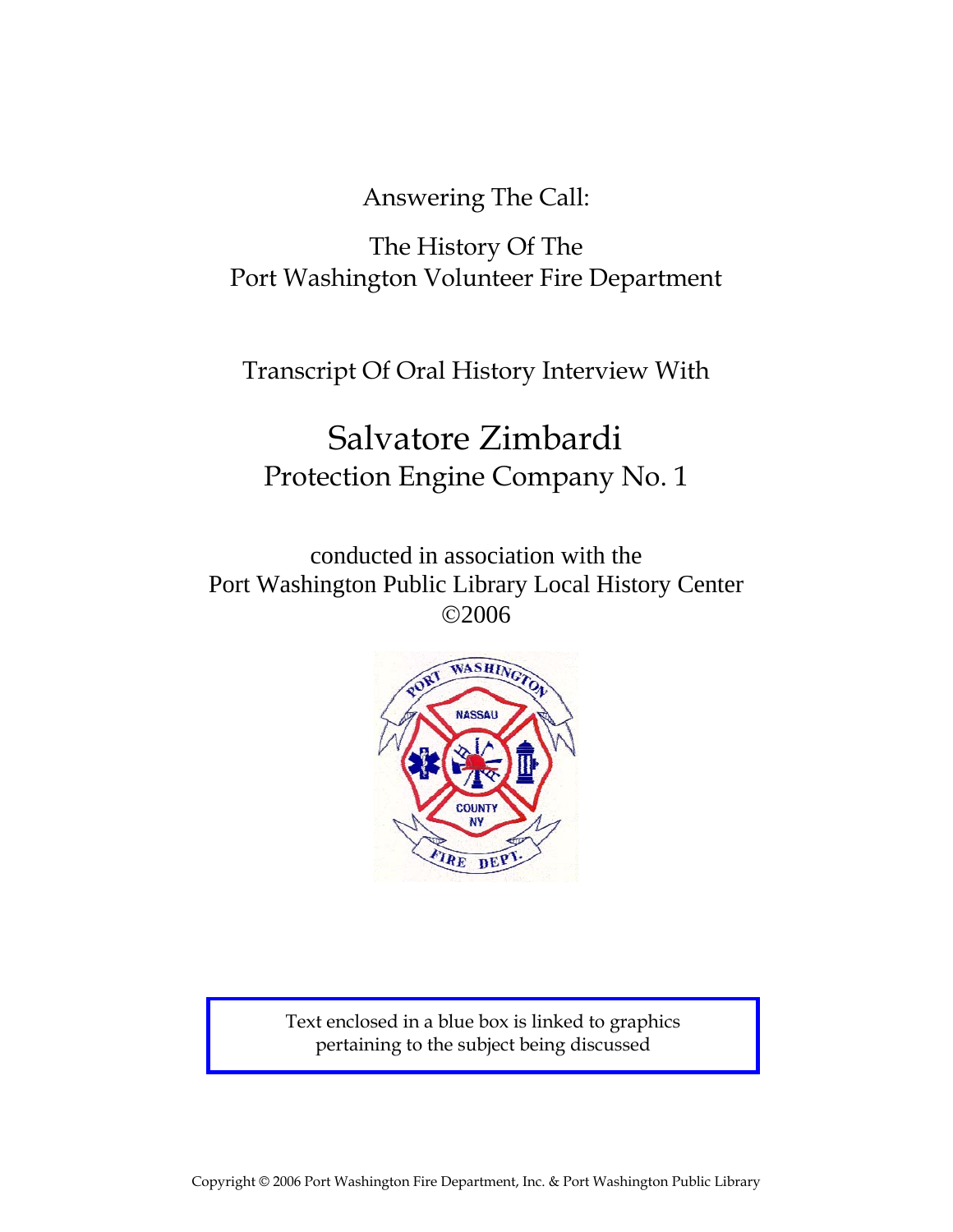Interview with Salvatore R. Zimbardi by Sally Olds pk December 7, 2004

Q: Today is December 7th, 2004. This is an interview with Salvatore R. Zimbardi. My name is Sally Olds. The interview is taking place at the Port Washington Public Library. Can you please say your name.

Salvatore R. Zimbardi: Sal Zimbardi.

- Q: And which fire company are you affiliated with?
- SRZ: Protection Engine Company.
- Q: How old were you when you joined the Fire Department?
- SRZ: Eighteen.
- Q: And what made you decide to join?
- SRZ: Well, my friends were in high school at the time, and some were firemen. And it was just all about being a fireman. That was it.
- Q: You went--which high school did you go to?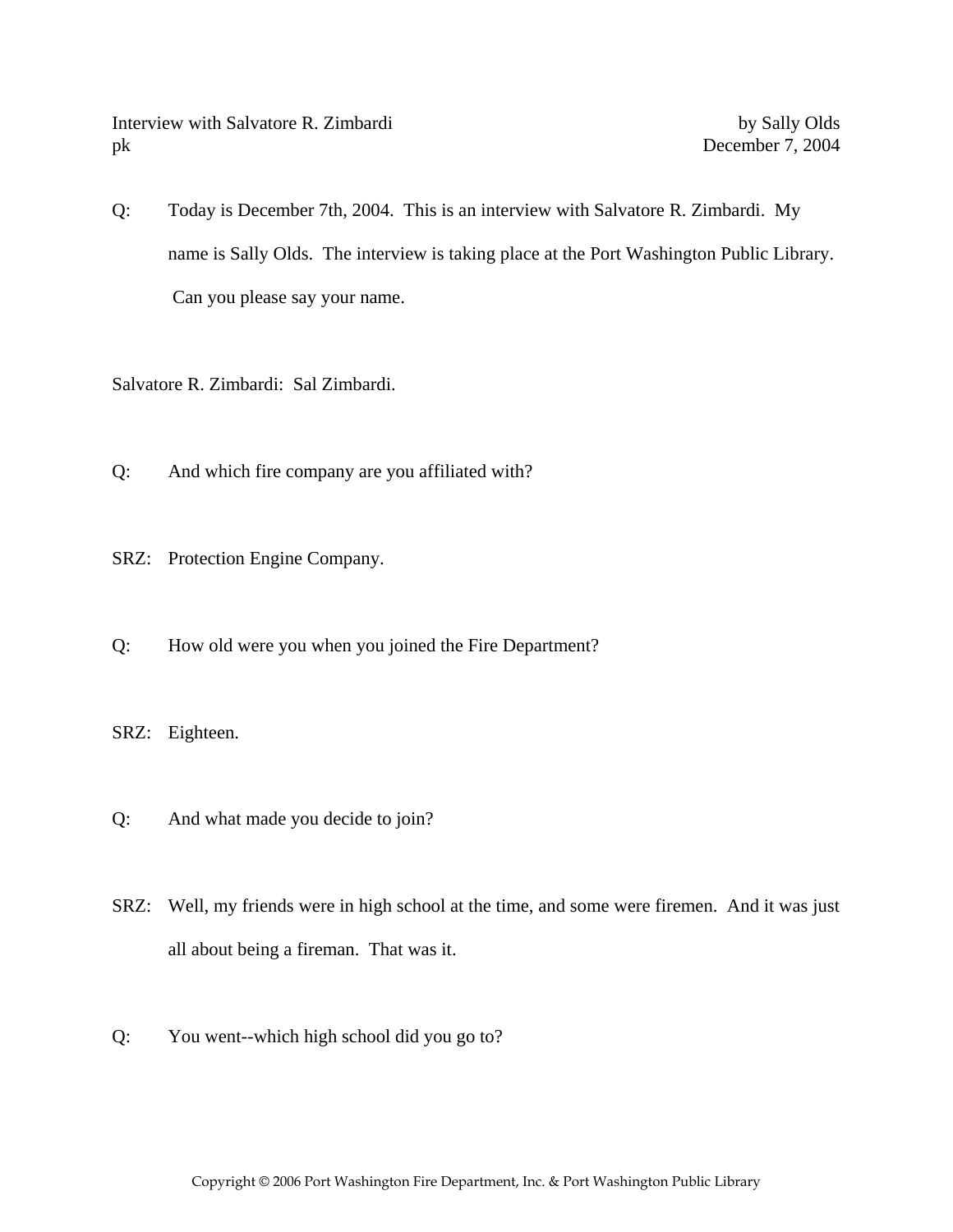SRZ: ... [Florida]? ...

Q: So, then how many years have you been a member?

SRZ: I'm starting right now my forty-fourth year.

Q: What are your childhood memories about fire?

SRZ: Childhood memories about fire?

Q: Yeah, or fire or fire engines, firefighting ...

SRZ: As a little kid, I mean, you always wanted to be around the fire trucks. The horns and the sirens, just the excitement of it all. Just seeing a fire, of course, when you're young, you don't realize the danger or the damage that's being done. You just see the glory of it, if you will. I just remember always being interested in fire or fire engines and the fire.

Q: And do you remember who was the Captain of Protection when you joined?

SRZ: Wow.

Q: That's okay (laughs).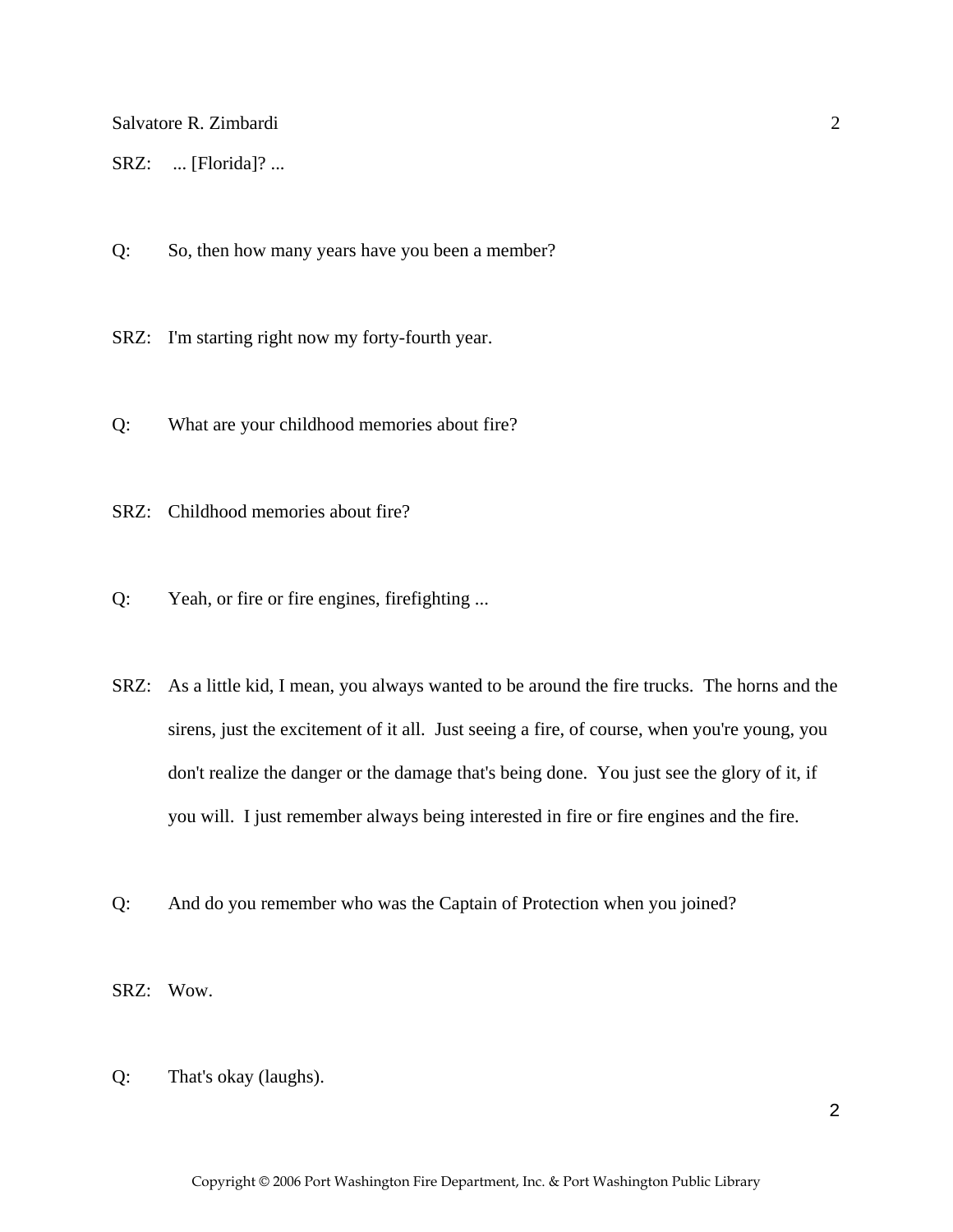SRZ: 1961. No, I don't. I'm sorry.

Q: Or the Chief of the Department?

SRZ: The Chief of the Department was probably, Chief Morrison--John Morrison.

Q: And what do you remember about your first days in the Department?

- SRZ: First days in the Department. Well, back in those days, the Department was almost the center or the home of your social life, back then forty-some years ago. And I remember being very dedicated to it, every spare minute I would go down to the firehouse, and I was washing the trucks and polishing the trucks, and cleaning the equipment and learning how the trucks pump and so forth. I always wanted to become a chauffeur or a driver. That was something that you've got to earn the right to do that. You had to be in the Fire Department a number of months before you could..so you could learn to touch a truck as far as driving was concerned. Today, of course, it's much different. Today, with the economy and the world being the way it is, you just can't find volunteers. And those who do volunteer, we kind of push them immediately into fire service--training, driving, that kind of stuff.
- Q: Do you remember the first fire that you fought?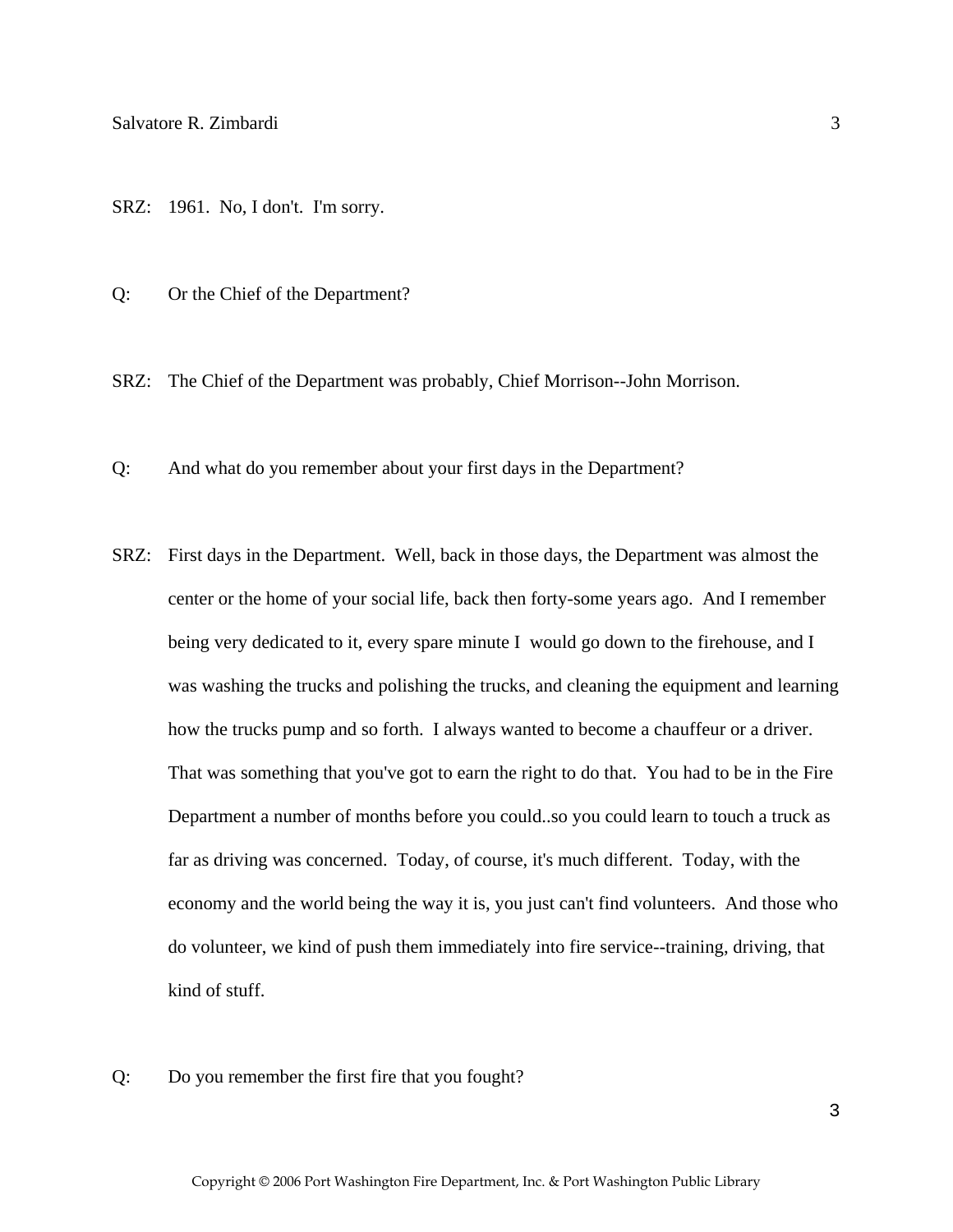- SRZ: The only early fires that I DO remember is Bradley's, you know, right down here on Lower Main Street. It was a bar and grill. It was an all-nighter. And--But I was still--I wasn't married at the time; I had a job. And I remember distinctly, they asked for [volunteers to stay the night to do a, quote, "overhaul." That's when you go through all the](http://www.pwfdhistory.com/trans/zimbardis_trans/peco_fires036.pdf)  timbers and be sure there's no hot spots. So, I volunteered to let the married men with families go to work, and I stayed, being a single person, all day and all night to fight that fire.
- Q: And what did you do all night long?
- SRZ: Just keep putting water on the fire and checking the hot spots. It was a very stubborn fire, as I recall.
- Q: Was there anybody in the Department who particularly took you under his wing at the beginning, to show you the ropes?
- SRZ: Actually, not. We had a staff of engineers and assistant engineers. These are people who are responsible for maintaining the trucks and teaching you how to operate, and in those days everybody was very helpful trying to teach you and show you the ropes. Plus we had, you know, fire schools, our training, and many of the officers at the time were experienced and could show us the ropes. They were firemen.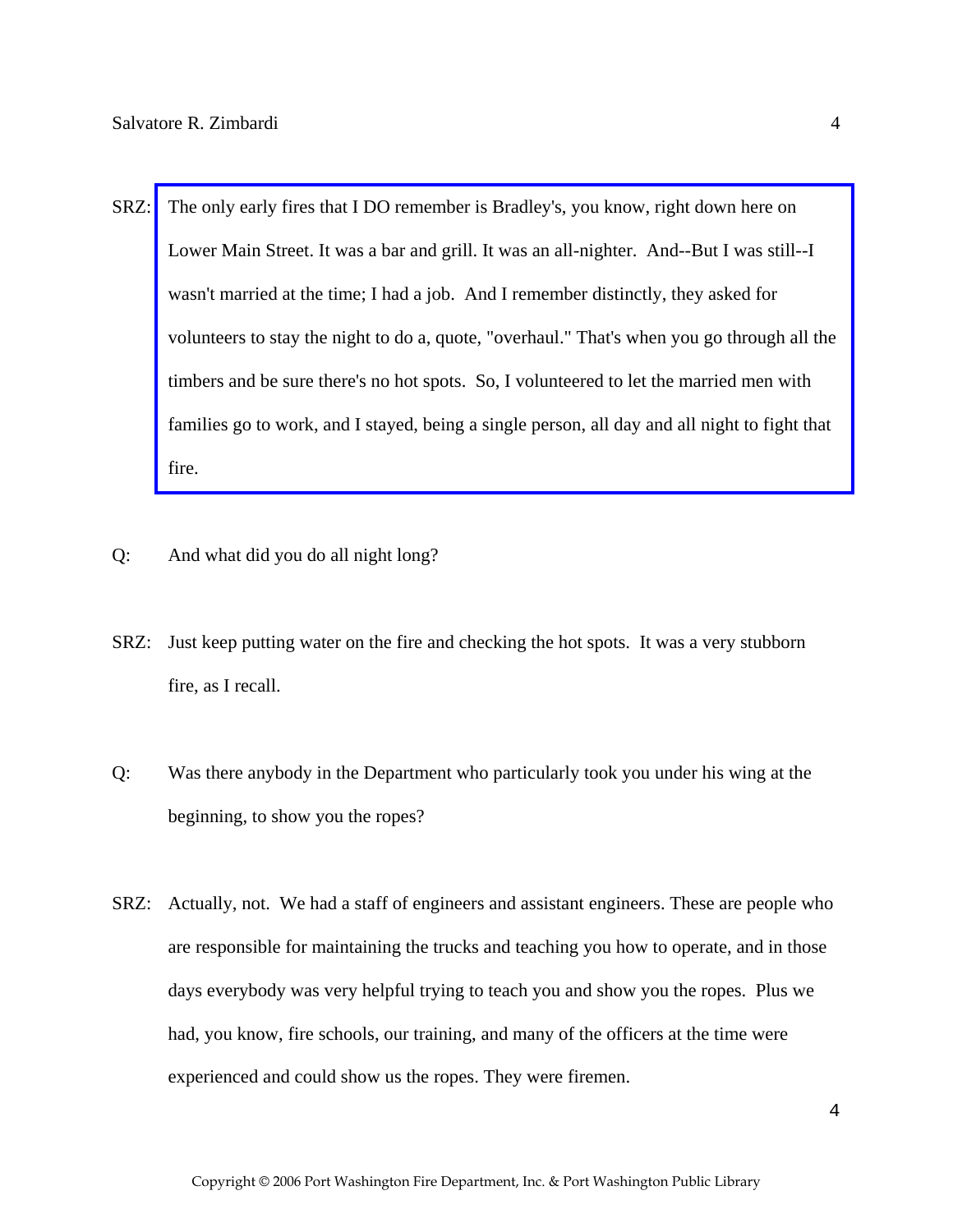- Q: What was the hardest thing about the training?
- SRZ: Getting up in full gear, going through a smoke-filled room. It was dark, and you had to feel and poke around and just you had to get used to it. It was difficult. But we enjoyed it. We did, definitely. Go through a burning building at the Academy where they set the rooms on fire with gas and oil, and it was very smoky and dirty, and, of course, you had your mask on. There was always a ... [??] ...
- Q: How do you get over that instinctive human fear of fire?
- SRZ: I think you never do. You just learn to respect it. Once you learn what fire can do, and in a fire building, what to look for, and how to get out, it was fire safety. You had to keep your whole face covered possibly have something ... [?] ... on your face. You try and remember all those little things that make you survive. That's the key to surviving. That kind of thing.
- Q: And when you say what to look for, what kinds of things are you trained to look for?
- SRZ: Well, you go into a smoke-filed room, first thing you do is put your hands on the doors to be sure, is there heat. You don't want to just open the door and something called "back flash" where the room is full of gases and it just sucks all the oxygen to ignite. And you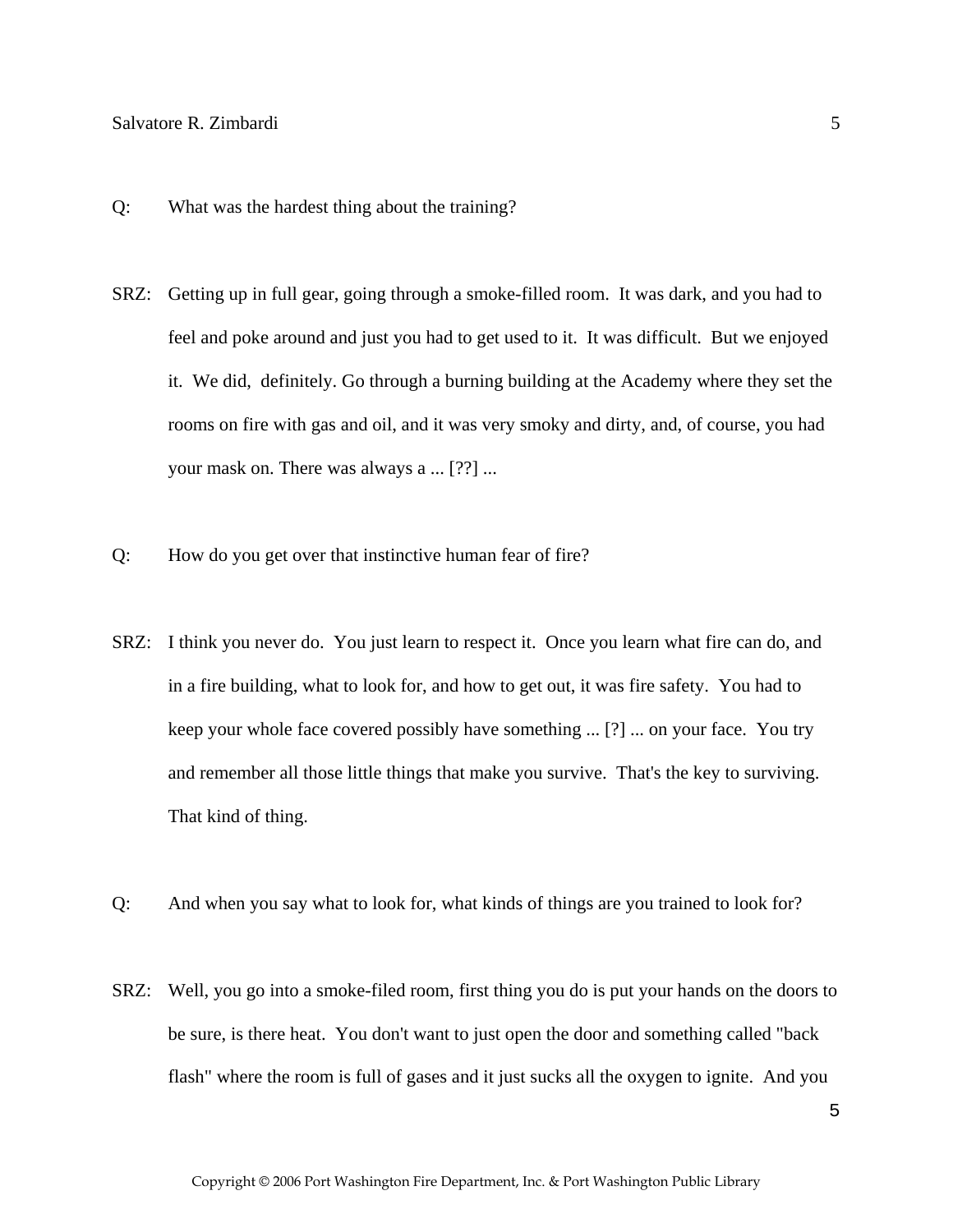saw the movie "Back Draft" some years ago?—It was a movie dealing with the fire service, and it's actually a fairly good movie that showed pretty accurately what fire can do. You just have to learn to respect it. You know the old saying, "Where there's smoke, there's fire." And you got to find the fire up into yourself [?] ... so you kind of feel your way around, you know.

- Q: Was there anything about the training that surprised you?
- SRZ: That surprised me? Well, it was intense, very thorough, very complete. And the trainers that trained us knew what they were doing. And they wouldn't let us get hurt, but they trained us well. That surprises me.
- Q: Can you tell me about the offices that you've held?
- SRZ: I've held every line office in Protection Engine Company--Fourth Engineer up to Third, Second, First, Chief Engineer, Second Lieutenant, First Lieutenant, and in 1973, I was Captain. So, every line office in the company. And, of course I'm currently a member of the Board of Directors of the Port Washington Fire Department.
- Q: So what were the most challenging aspects of being, say, Lieutenant and then Captain?
- SRZ: Being Lieutenant is--you're dealing mostly with personnel. You're dealing mostly with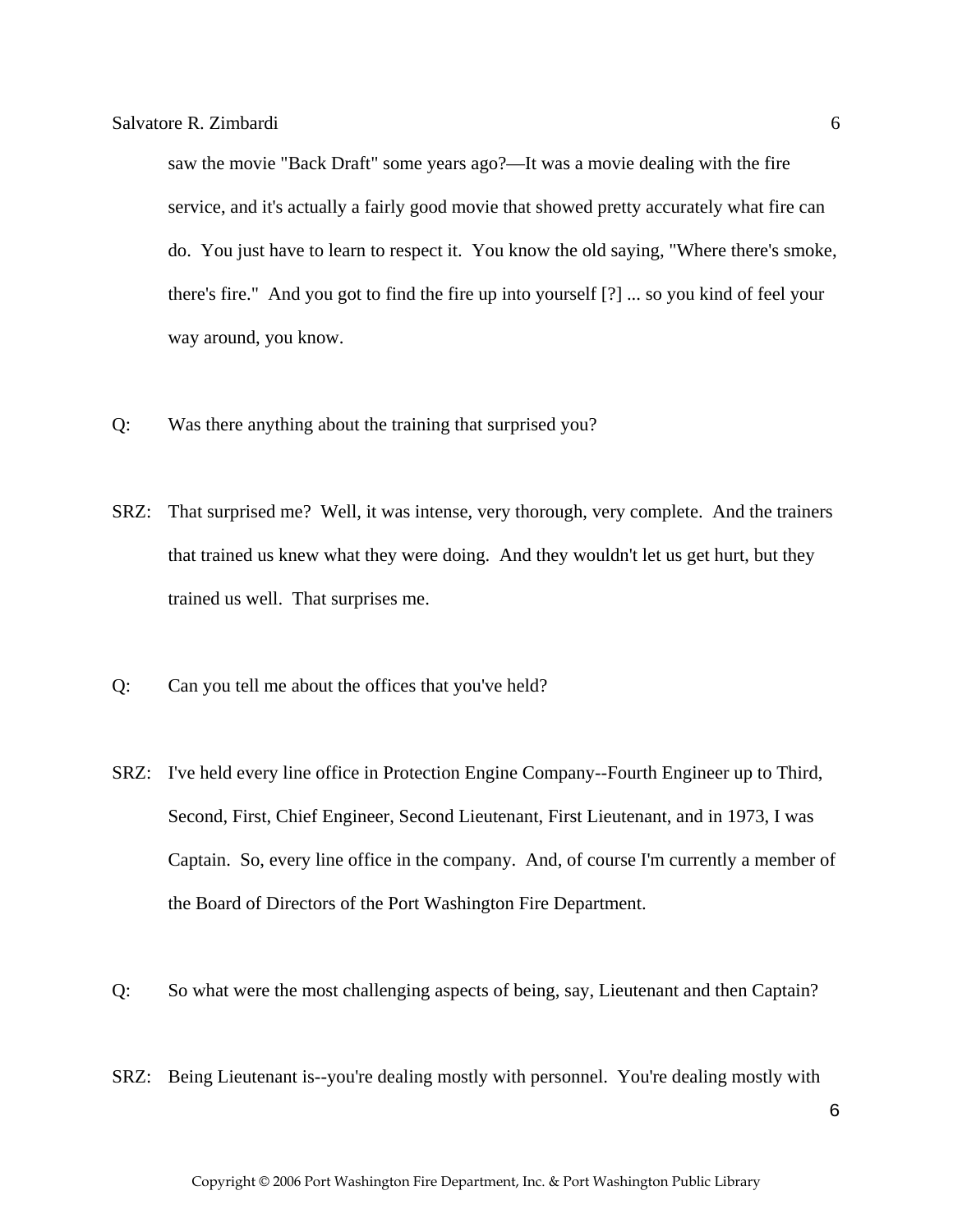personnel at the fire scene. You assist the Captain at all times. You take his place when he's not there. You're involved in most of the administration part of the fire service. As Captain, you're more involved with the personnel. You're all volunteers who get paid the same, which is nothing. Just self-satisfaction. And dealing with personalities sometimes becomes a challenge. And, so the Captain is just has to deal with his men. And women. Of course, we had no women then. Now, we do, of course, and you're dealing with the personalities. You're ultimately responsible for the whole operations of the company. And just making sure your men respond to fires and your trucks are in running order and the building's in good shape. Just total responsibility.

- Q: Do you remember any particular incident where it was difficult handling personalities?
- SRZ: Yes. There are many times, especially in meetings. We have the monthly meetings, and sometimes things get hot and heavy. There are some controversial topics that are discussed, and some people just lose control. As Captain, you have to try and keep them in control. We had one meeting in particular, I forget the topic, but I had the Chief of the Department in my company at the time, and I had to expel him out of the meeting. I had to ask him to leave, and he did leave. He was so out of hand. That was not a terribly good time, but it was something that had to be done, because that's what it's all about. We're all volunteers. We all get paid the same As I keep on saying, we've got to respect each other, you know. The majority has to rule. You're entitled to your opinion, but in a group like this, the majority rules, and a certain decorum has to be there, be maintained in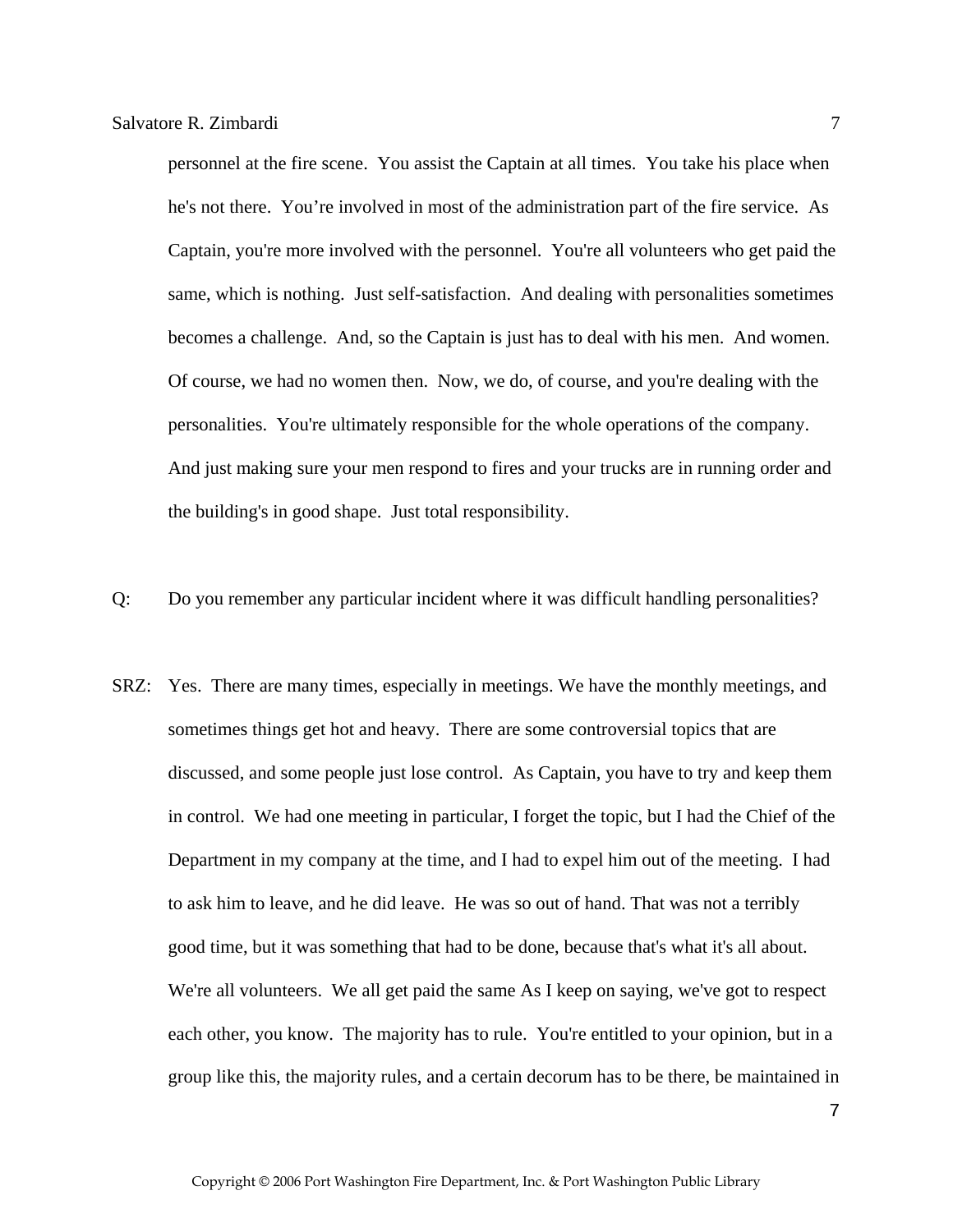the meeting room.

- Q: So what happened after that, in terms of the Chief?
- SRZ: Well, he came back and apologized eventually to me and, of course, some of the guys said, "Sal, that was a pretty bold thing you did." It was something I didn't want to do, but it's something I had to do. Otherwise I wouldn't be fit for this job. I was [?] what I had done, got an apology-from the Chief. I wasn't proud to do it; but it was something that I had to do, and I did it.
- Q: What were some of the controversial issues that would come up?
- SRZ: Well, today, looking back, it's mostly nonsense things. Should we buy this type of truck or this type of truck? Should we get this equipment or that equipment? Should we have this type of a membership drill and dinner dance, or this type thing. Where should we go? How should we do it? Those types of things, which of course are meaningless. But this was back--remember in those days it was a different world. I was Captain in 1973; that was what? Thirty--thirty-one years ago. And thirty-one years ago, it was a different world back there, so ...
- Q: In what way? What do you see as the differences between then and now?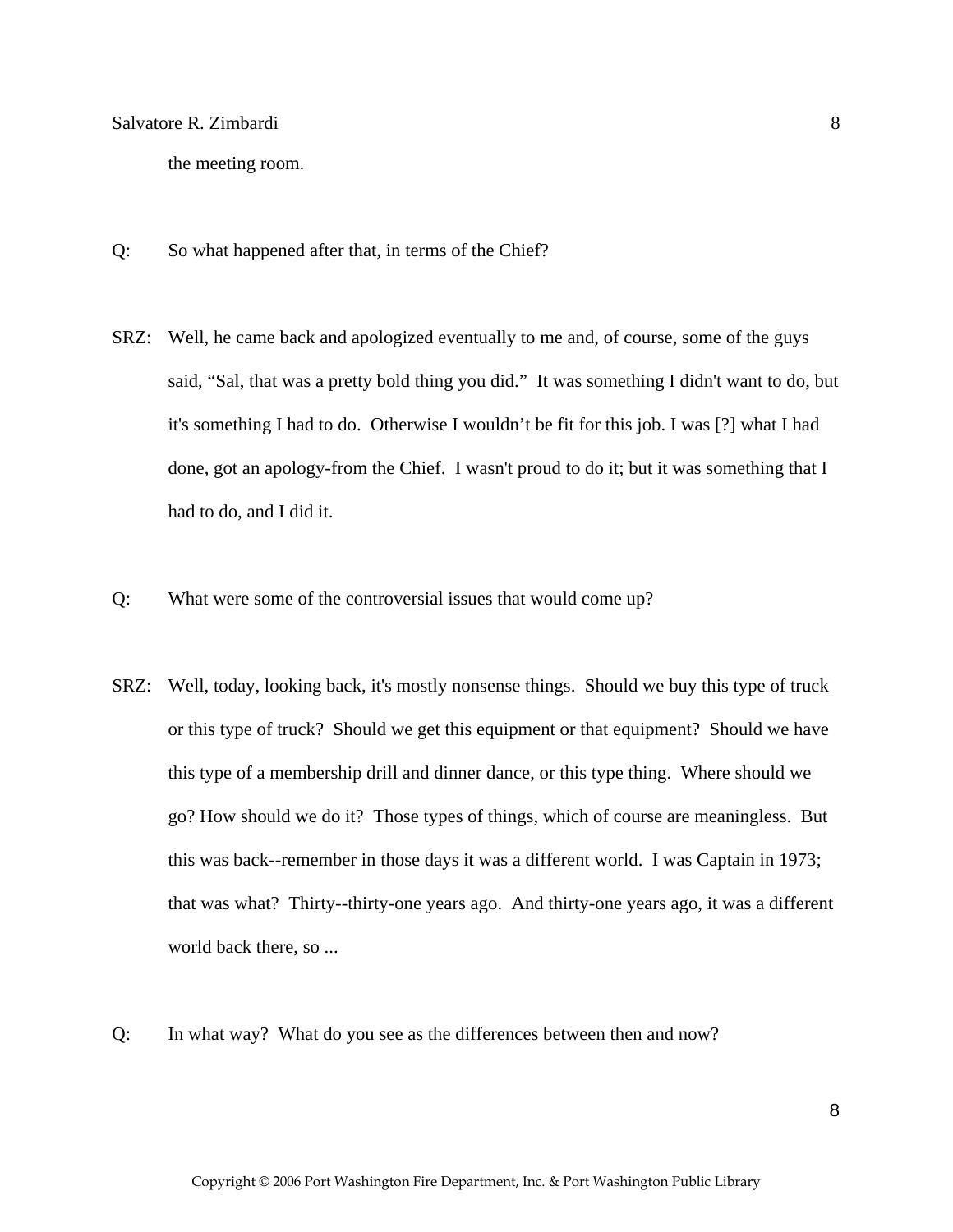- SRZ: Well, it's just tougher living today. I think people have to work more hours to survive, especially here in Port Washington. It's a great town; better than any other place, but it's expensive to live here. Taxes are high, and it's a town where people are educated, they're very involved in the community. And as a result, you know, being part of the community, which I am, I'm involved in many, many organizations in many parts of this town. So, you really get the feel for what makes it tick [???] .
- Q: So what was it like back then, as opposed to now?
- SRZ: Well, back then, of course, you were thirty years younger, so thirty-five years younger. Biggest thing was the firehouse in those days. That was it. You went down to the firehouse. When I joined the firehouse back in 1961, I had to wait, for example, eighteen months before I became a member, because there were no openings. The only way you could become a member is someone had to die. And when a man died, you took his spot. Today..difference today is we advertise in the papers. Or we have a membership drive, just to come in and join. It was different back then, as opposed to the way it is right now. You know, you just can't fill the spots, because today, as opposed to thirty-four years ago, it takes a lot more to survive here in Port Washington That's why most volunteer organizations' membership is dwindling -- even the Lions Club is down. I'm sure the Rotary is down. Just membership is down. People are just too busy surviving, their families, and so on and so forth.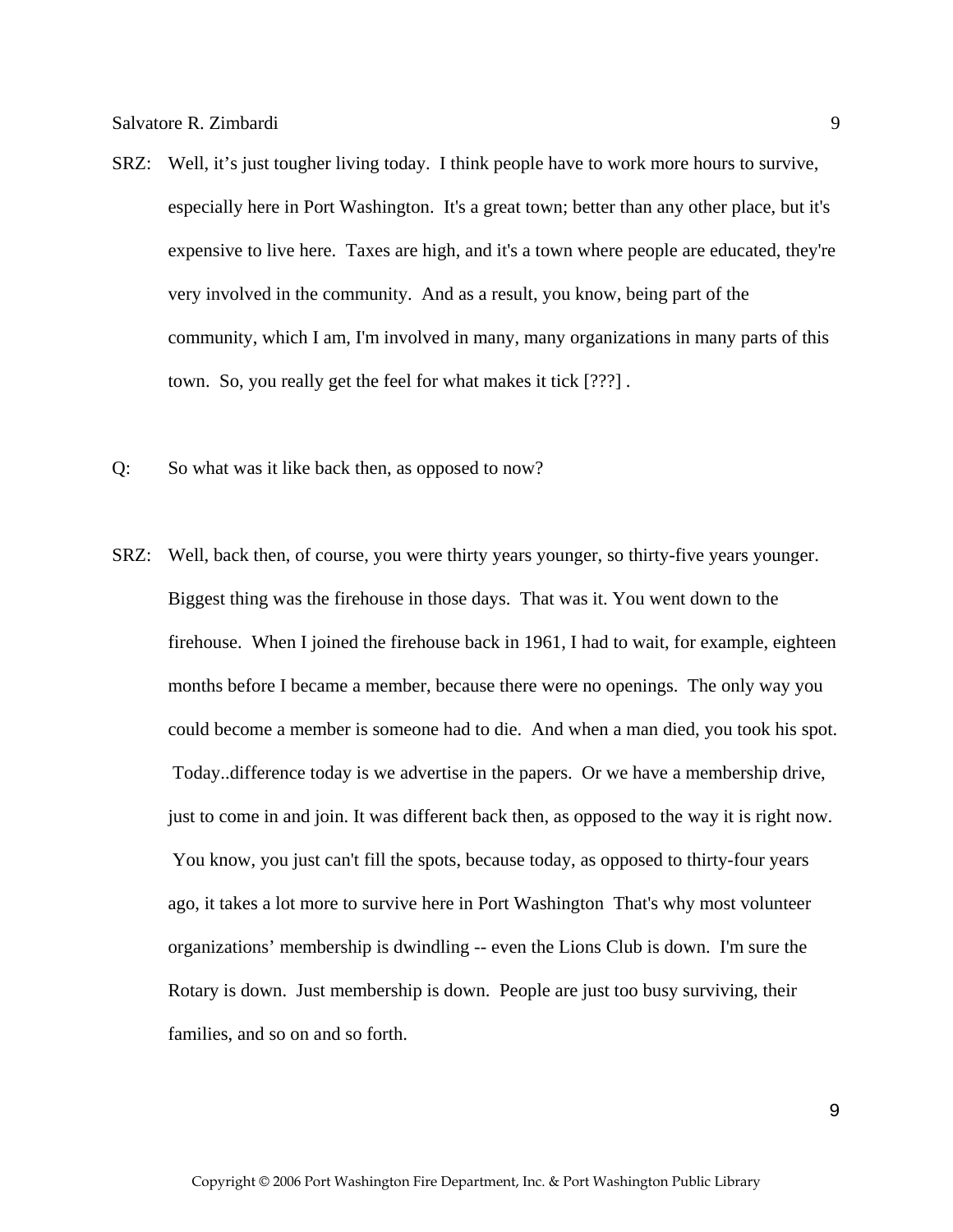Q: What do you find is your most effective way to recruit new members?

SRZ: [What the Department's been doing has been advertising, obviously.](http://www.pwfdhistory.com/trans/zimbardis_trans/pwfd_artifact003.pdf) We have a billboard sign in front of headquarters and they're trying to get members. And word of mouth. If you have a friend that you think might be interested in joining, you kind of contact that friend, bring them to the firehouse, show them around, and see if they're interested. Again, today, one of the--I don't want to say drawbacks--but one of the problems with recruiting is that the fire school is so demanding, with OSHA [Occupational Safety and Health Administration], the occupational hazard rules have changed. The equipment is different. You need so much training; it takes so much time. And the young kids now just coming out of high school who are trying to plan to go to college, you can't put that time in. It's impossible. I wouldn't let my son join because I .know the time that it takes. It just takes too many hours of time to commit to fulfill the educational requirements and the training requirements. And it's going to take away from the college. So, those rules didn't exist forty years ago. Now they do. The world has changed. I mean, things are more technologically advanced, and I guess the fire service has to keep up with it. So recruitment's a problem. It's because of those things.

Q: So what do you think is going to happen to the Department?

SRZ: You want my true feeling?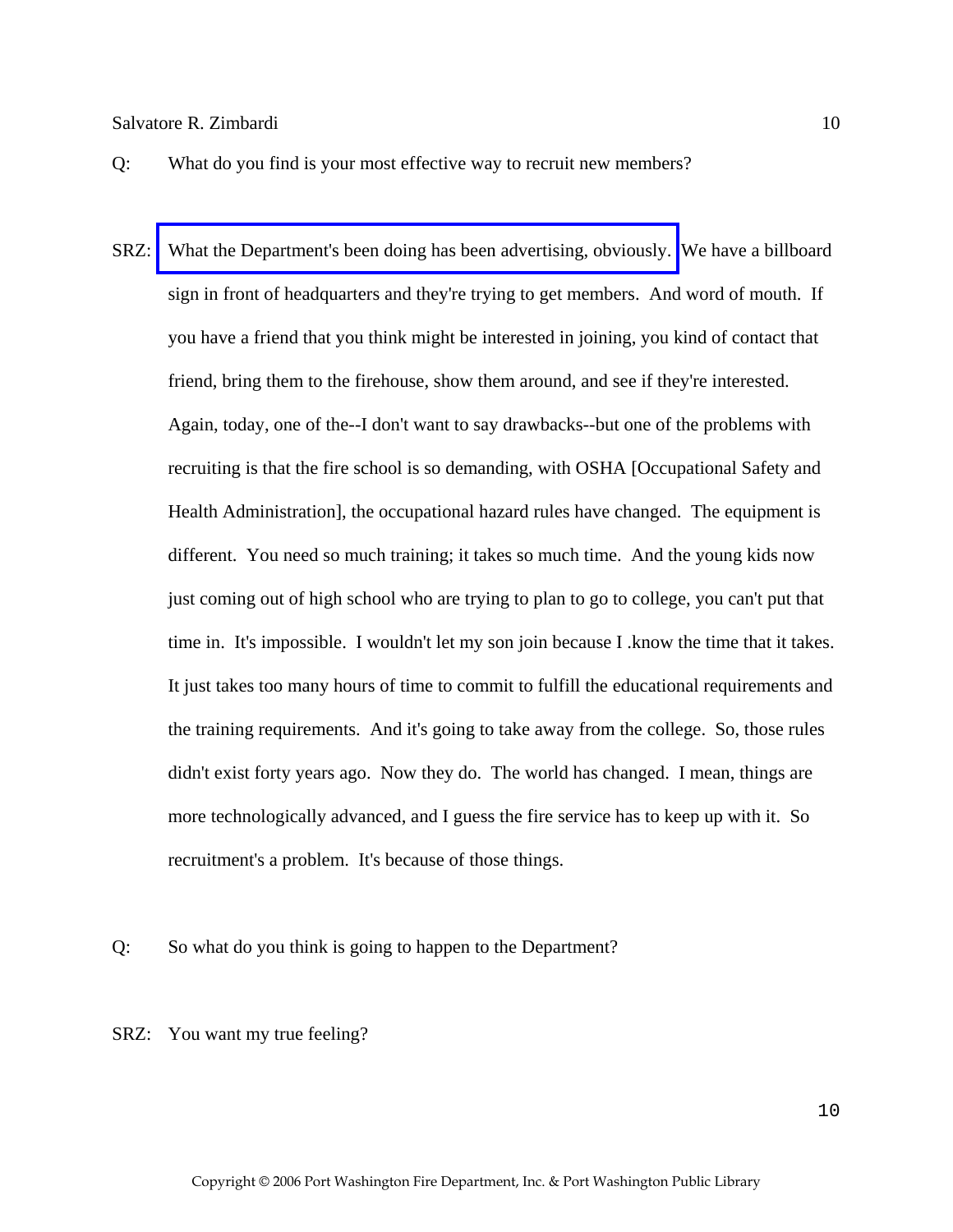Q: Uh huh.

- SRZ: Ultimately. We have some paid members right now. I think there are approximately six paid members who are maintenance people and EMS [Emergency Medical Technician] people. And my view is that in years to come, the whole township will be a paid Department. Every town has the same problems I've been discussing here with you today. It's recruitment, retention--it's just very,..virtually impossible to go back to the way you did things thirty, forty years ago. So that it's going to be about consolidation. I think —you'll probably have one Department covering two or three towns or villages. That type of thing, which will be a paid situation. And you're not going to have the manpower that we have right now. You're not going to see fifty or sixty men at the fire scene, because you just can't do it anymore. So I think that's the way it's going to go. Out of necessity. Out of survival. I think one day you--all the powers to be, in town government, they will realize that and they'll be forced to try to consolidate, pull things together and revamp the whole fire service. Our EMT squads now are running about 3,000 calls a year. That's a lot of calls. (laughs) And, again, we're all volunteers. So..we all have jobs and we have families, and it's difficult. It's difficult. So it's a big problem.
- Q: How have you been able to integrate your firefighting responsibilities with your paying work?
- SRZ: Okay, good question. I don't really respond to fires anymore. Nor do I drive the trucks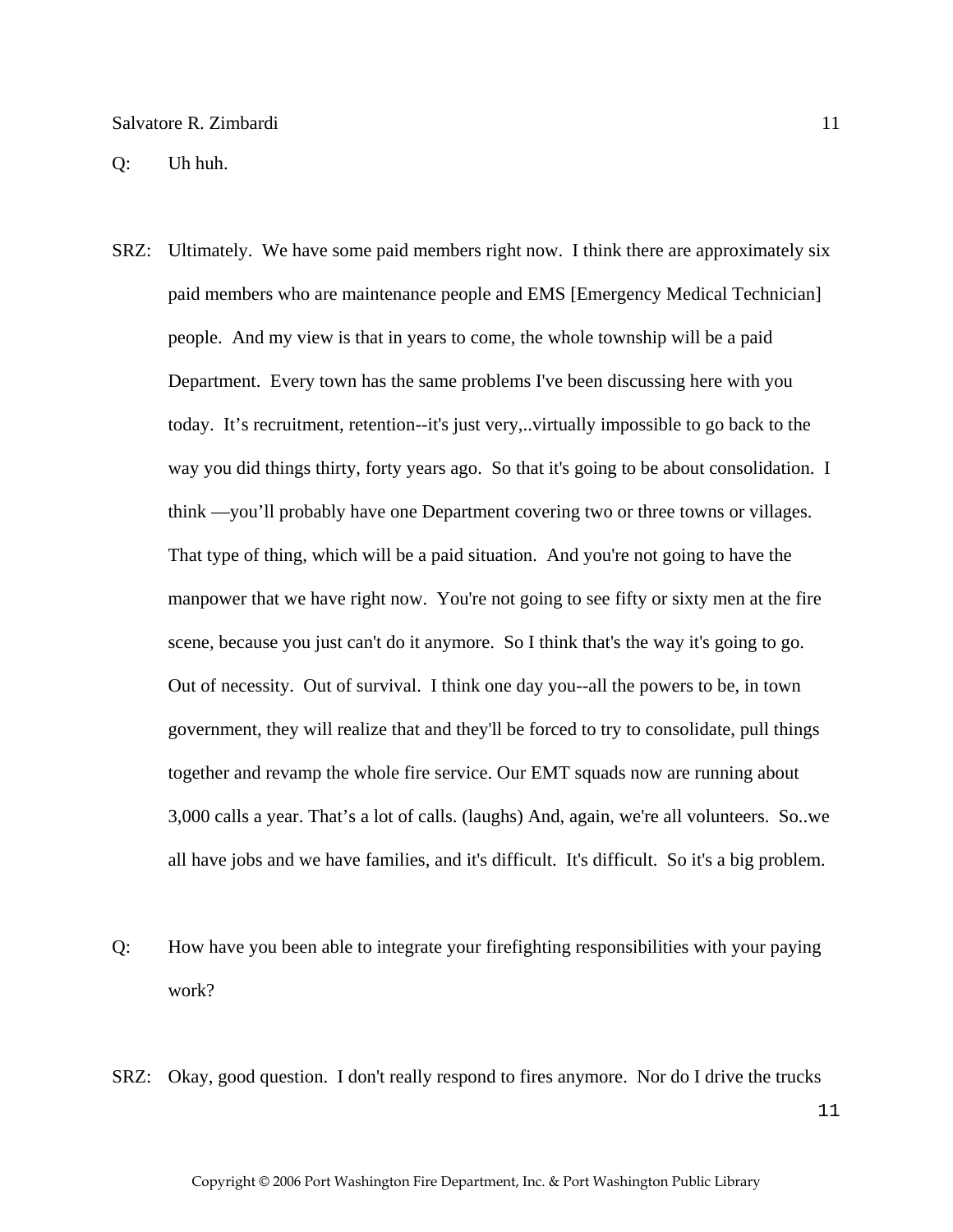anymore.

- Q: Wait, but let's go back to when you did. Were you employed then or ...
- SRZ: I was employed. Matter of fact, I was employed in the building which I now own at 223 Main Street. I worked for an accountant who permitted to leave the office when the fire whistle blew. So I was very fortunate that he let me go, and I would go and come back as soon as I could. Today, of course, because of my age, I just can't do like I did years ago, so I don't respond to fires anymore. Until recently I was doing some fire police work, and I'd be at the scene, just directing traffic and then directing trucks in, but as far as fighting fires anymore, no, there's more administrative work now. The Chief [?] opening up the--what's the word I want to use?--the Service Award Program, dealing with some issue there. Because I have experience with insurance, investments, and that kind of thing, they asked me to look over things, join the committee —and that's what I do. Or when they're building. I serve on building committees, financing. I'm also a licensed mortgage broker, so I know about financing. And I worked with the powers to be in town whatever on financing and budgets. So, I do this type of work now, more administrative work than actual firefighting duties. I just can't anymore. I just can't. But I enjoy it. I enjoy it. I, you know, enjoy it. I find the time and just get it done. I still enjoy it, I really do.
- Q: What's the Service Award Program?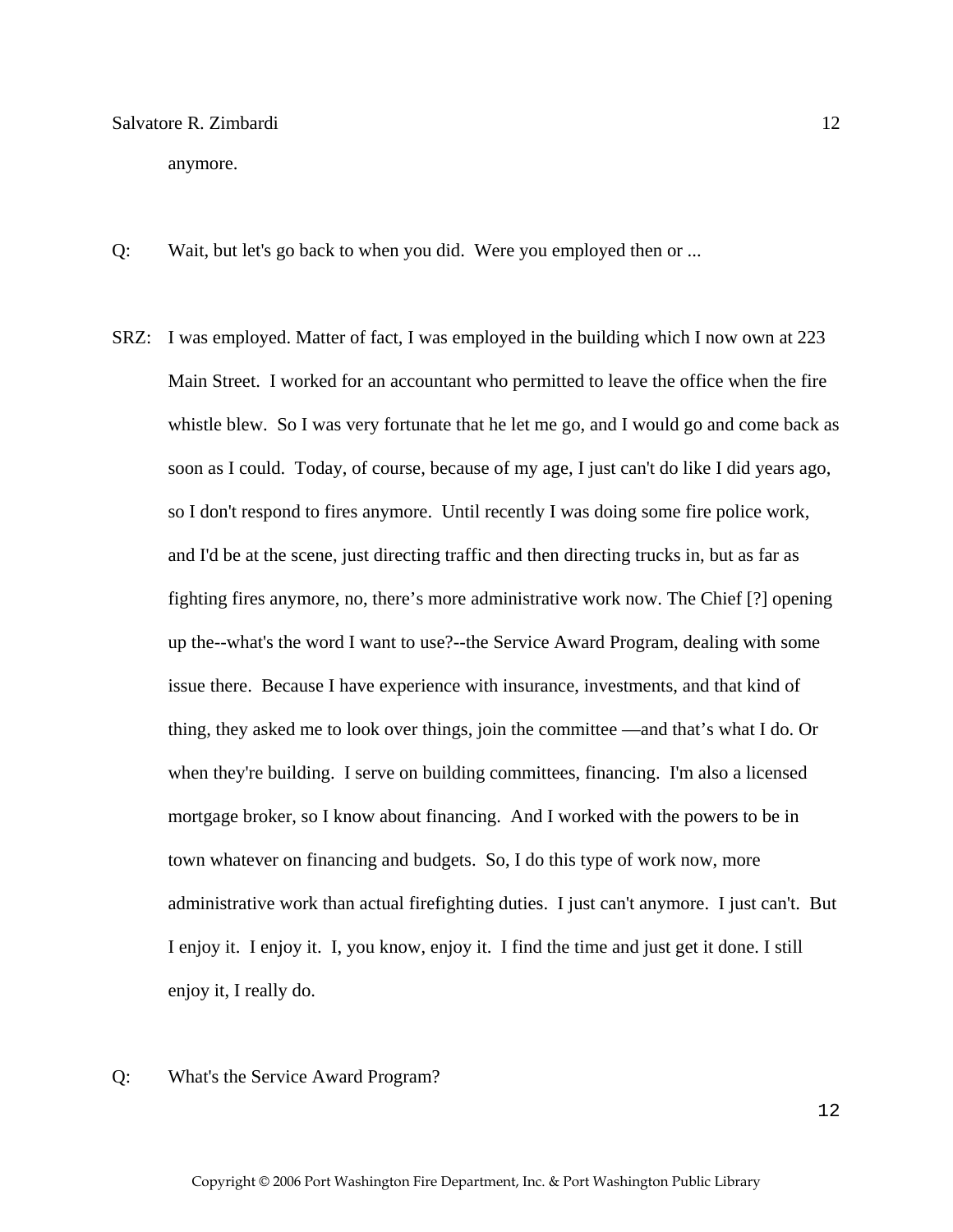- SRZ: That's where the New York State legislature let the fire departments have what's called pension plans ... [???] ... but you have to earn it. You have to work a certain number of points per year in different categories, and if you do, the maximum you can get is \$800 a month every year for the rest of your life and a small insurance policy of 25,000. That's about it. But you have to qualify each year.
- Q: So do some of ...

SRZ: Yes.

- Q: ... our firefighters get this kind of pension?
- SRZ: Many of them are on a pension now. Our older guys maybe are getting 200 a month, 250 a month, and the life insurance policy of 25,000. That's about it.
- Q: About how many would you say are getting pensions?
- SRZ: Now?
- Q: Yeah.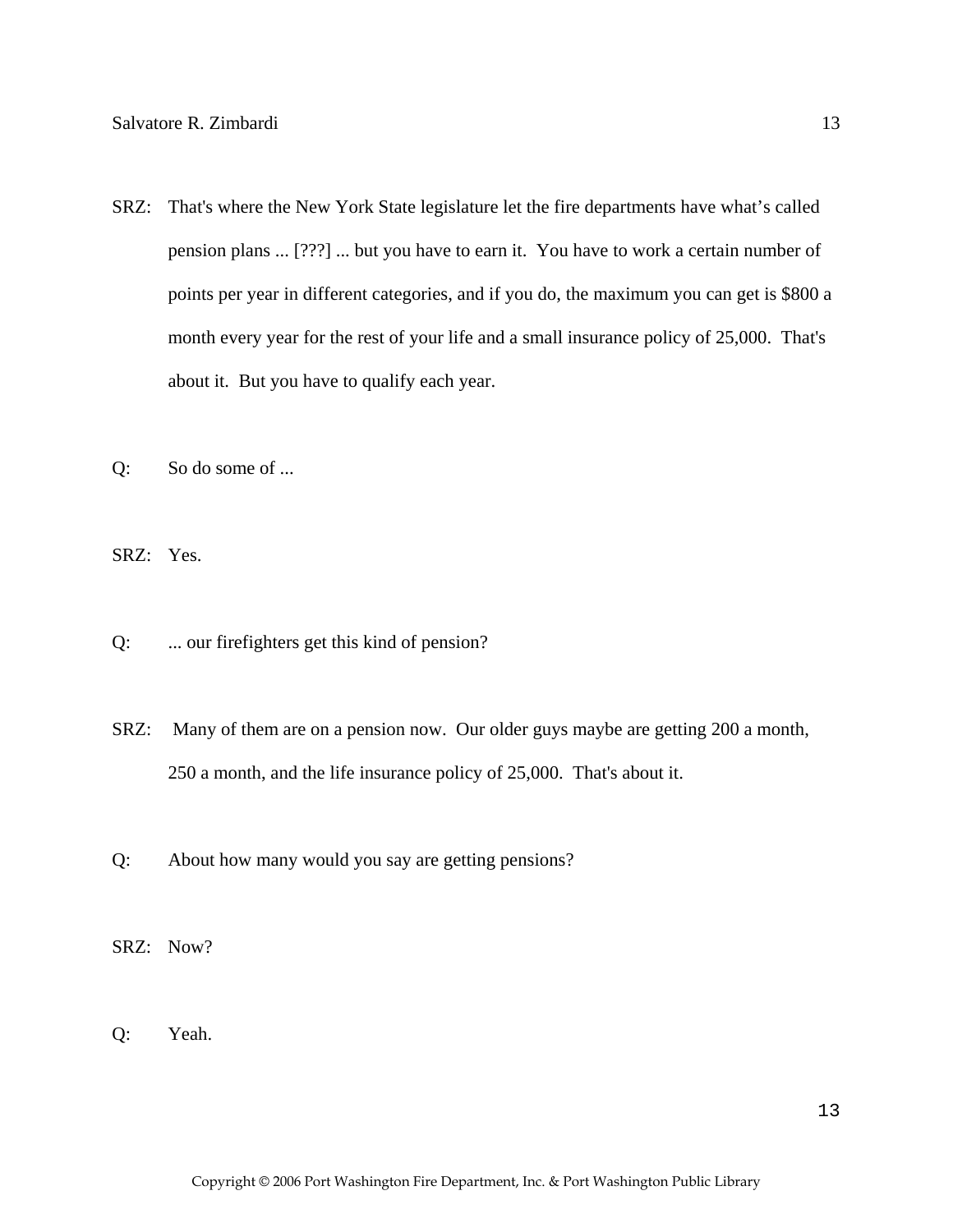SRZ: I think there's not more than maybe twenty-five or thirty. That's an educated guess.

- Q: And do all of them who are eligible apply for it?
- SRZ: It's automatic, if you have time in the fire service, especially the senior men, you're given credit for five years automatically. That's worth a hundred dollars right there. Then you have to earn by making fire service points and so forth each year, anothertwenty dollars to get to 800. So, the older fellows obviously aren't as active anymore, so they don't really qualify. So they take the five years they've got, plus their pension. So many of the guys are getting, you know, 120,140 dollars a month, maybe \$160 a month ... [?????] ... The fund has only been around for about maybe ten years now.
- Q: Oh, so the older firefighters couldn't apply any points that they got before the program went into effect.
- SRZ: No one could, no one could. Everybody ... [came after five???] ... five years of service. Then, each year you have to earn the right to have another year credited to you. How do you earn it? By performing fire service, fire duty, schools, training, meetings--that type of thing. So it's--while it's in place, you have to earn it.
- Q: Do you still go to all the meetings yourself?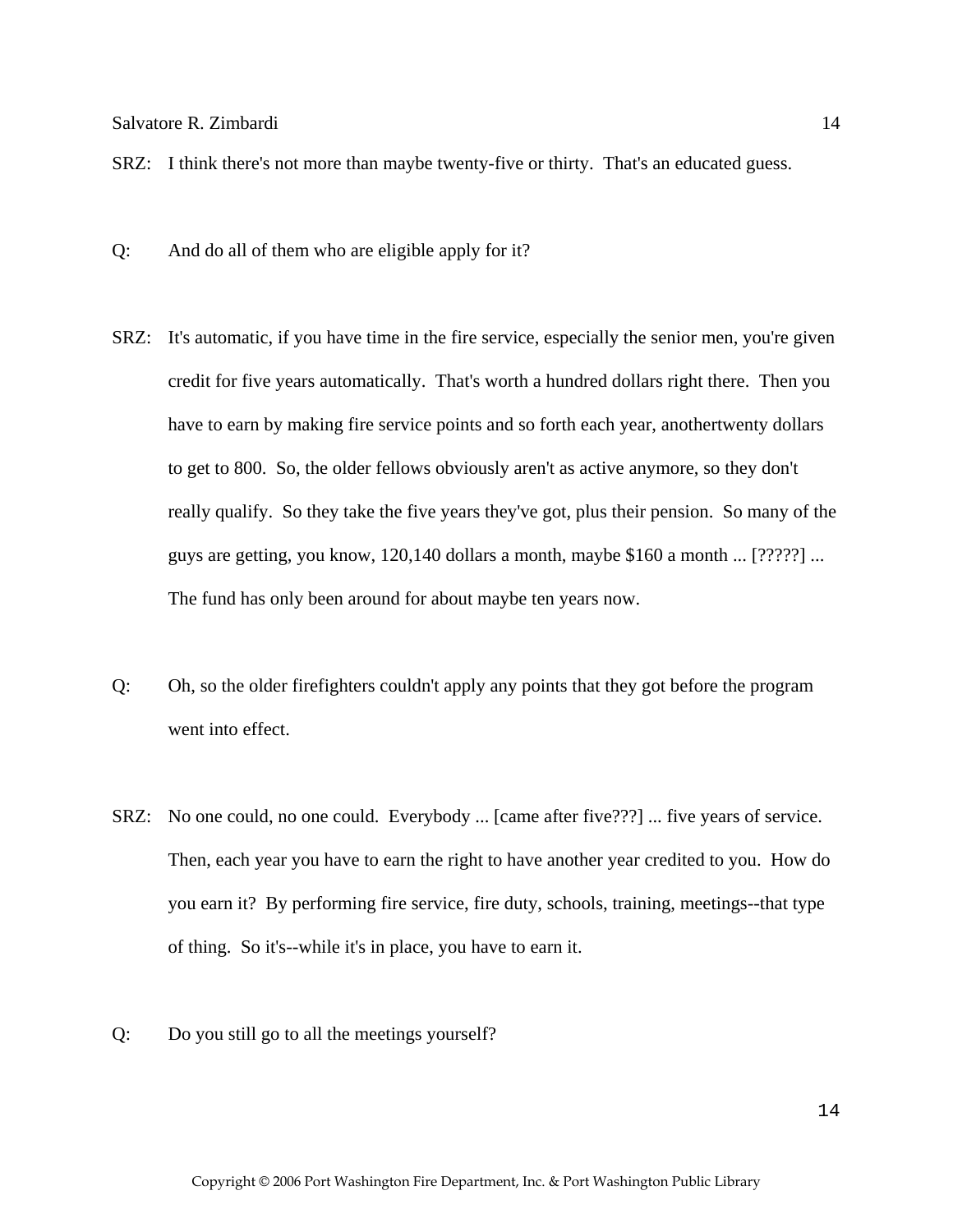SRZ: I go to many meetings, yes. Not all but many.

- Q: Do you go to the work nights?
- SRZ: No. I don't go to work nights now. My work nights consist of read the newspaper, things that I do. But not work nights. No, I've been washing and polishing trucks for years and years and years, I don't have to do it now. But I like doing the other type of work--the administrative work and, you know, problem solving and getting involved. Not really problem solving, but getting involved with the new issues and just working with ... [??] ...
- Q: Isn't that sort of a best man's holiday for you, because you deal with financial issues in your business. Can you describe what you do professionally.
- SRZ: I was an accountant for twenty-five years. Then I became a Certified Financial Planner, and that's what I do now. My practice is dealing with people pre-retirement. Retirement. Senior citizens. And people who want to preserve and maintain their wealth. Estate planning. That's basically what I do. We deal with investments; we deal with insurance; we deal with annuities. All these products that help people to achieve their desired goals.
- Q: So it's similar or very different from what you do for the Fire Department?
- SRZ: Well, it's different, because the fire company's not concerned with estate planning and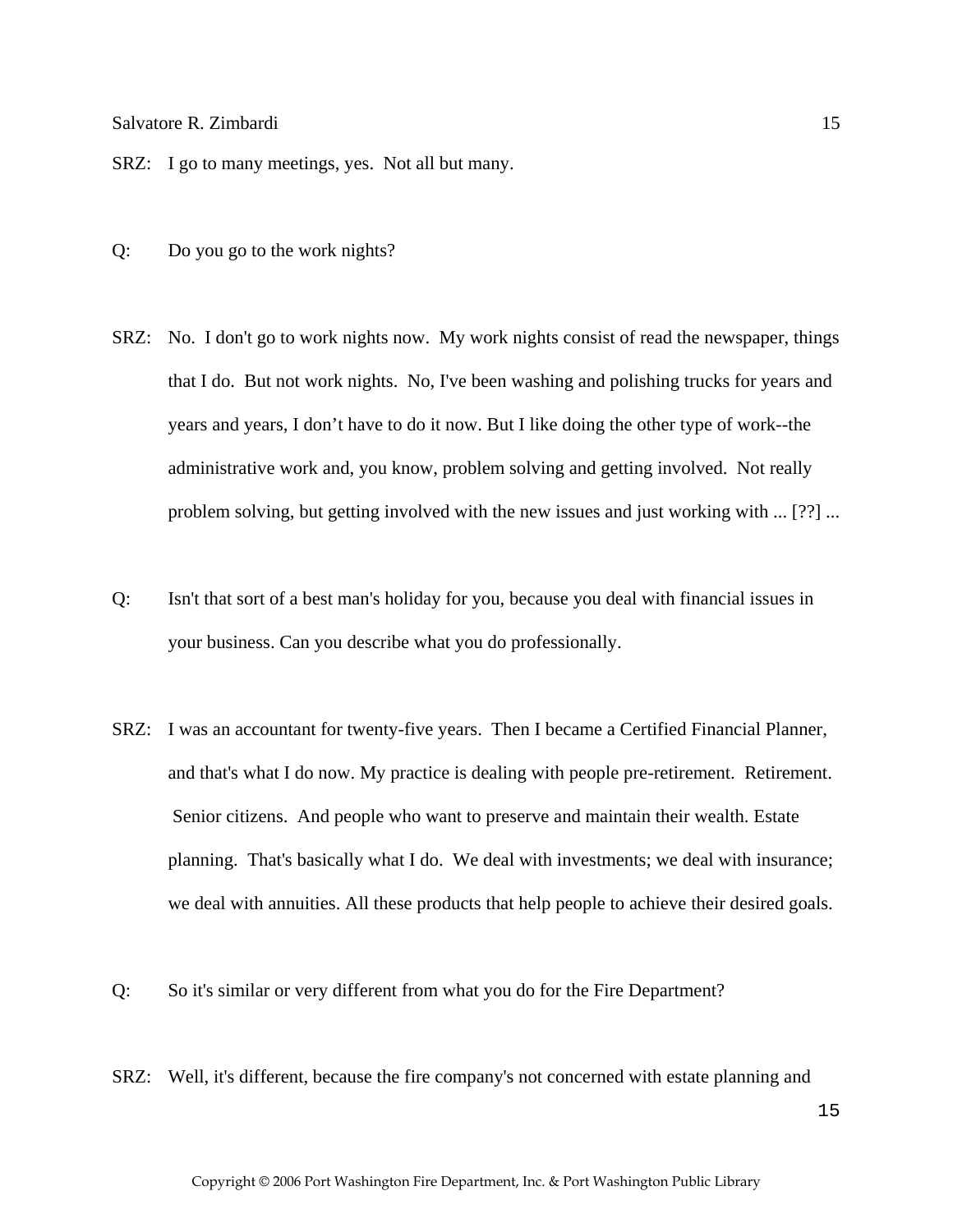retirement planning. All right. So the concerns are just finance issues and budgeting and that type of thing, and that's really different. Budget and planning.

- Q: Well, what's been the biggest challenge to you in terms of your financial help to the Department?
- SRZ: Biggest challenge? Biggest challenge was the Service Award Program. The Service Awards Program. That was something new to us, and we were getting various proposals and bids. And just to analyze the insurance companies involved and analyze the impact on the taxpayers and the impact on the minimum contribution, it really took a long time to review that and to analyze it. And that was challenging. And that process lasted for [the better part of a year before we finally made a decision. And so it was challenging. It](http://www.pwfdhistory.com/trans/zimbardis_trans/losap.pdf)  was rewarding; it was good. And ...
- Q: Did you ever consider standing for Chief?
- SRZ: Well, that's a good question. Everybody said I should run for Chief. "You should run for Chief. You should run for Chief."
- Q: Since you kept going up.
- SRZ: Yeah, right. But here's what was happening. The family came along. And my practice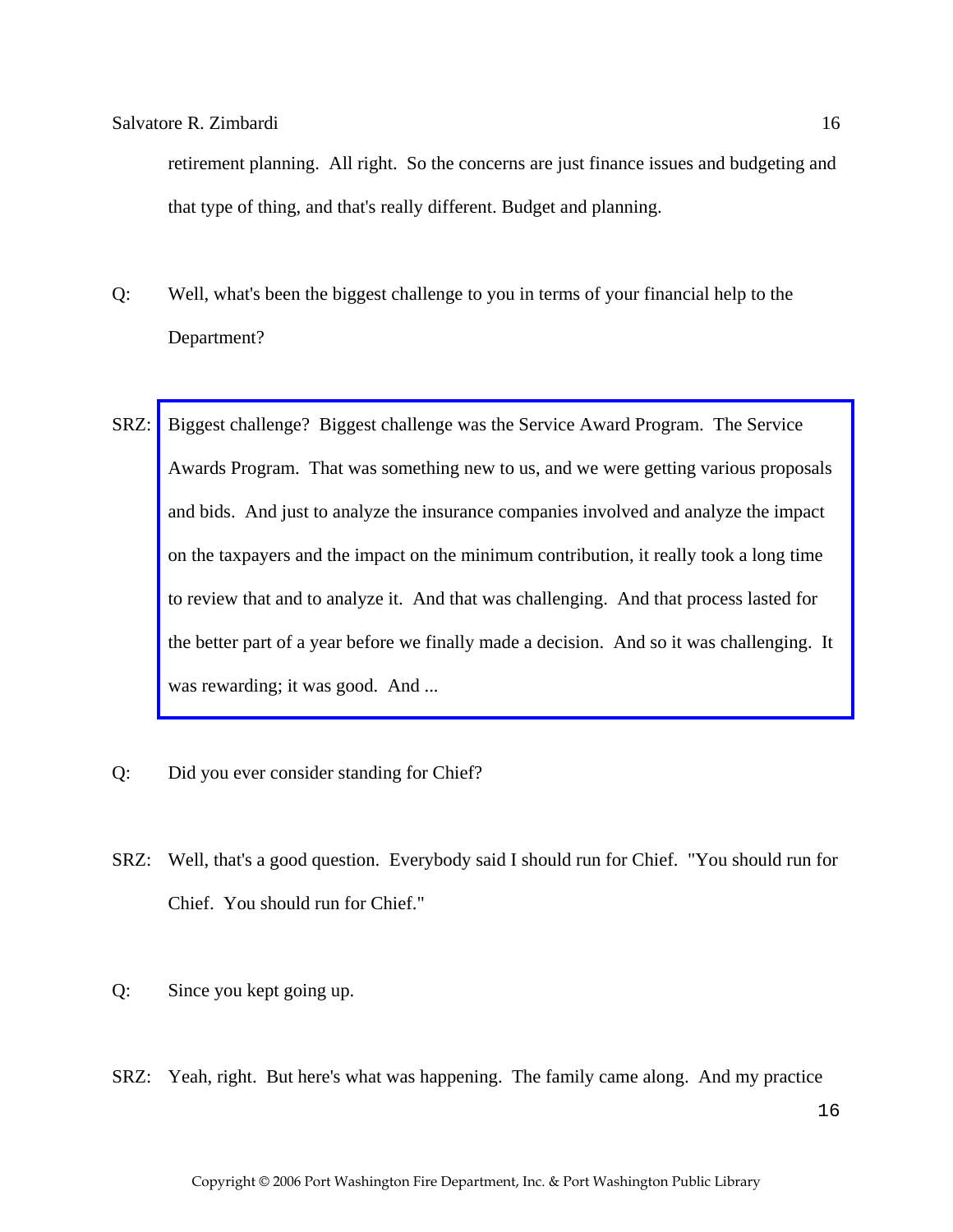started to grow. And remember what I said about the time and..well, here it is now. I had a practice really starting to grow, a family coming along. We had three children. And the commitment for Chief is a commitment for six years. And there are meetings department-wise, battalion-wise, county-wise, state-wise; training. All kinds of things. Yes, you get a little red car to run around with, and that's a nice little perk. But I said to myself, "Sal, you've got to be realistic." And I'm the type of person that when I make a commitment, I commit to it. And I just discussed it with my wife, and there was no way I could do that. There was actually no way I could do justice to my family and my practice and the Fire Department. So I decided not to do it. Put me back in ... [in the ranks instead??] ... Because the Chiefs, today--I don't know how they do it today. The Chiefs are, today, as opposed to years ago, they're constantly on the go. The administrative work and the paperwork with OSHA. Again, back to OSHA. And the requirements are intense and time-consuming. Hats off to these people. I mean, these men--so far, they're men who've taken these jobs--do a great job. And it's a great service to the community, and they put in an awful lot of time. I would say it's almost a full-time job today.

- Q: And you said the Chiefs have to be involved with all the paperwork. Isn't that what the trustee ...
- SRZ: Well, they're responsible for it.
- Q: Yeah.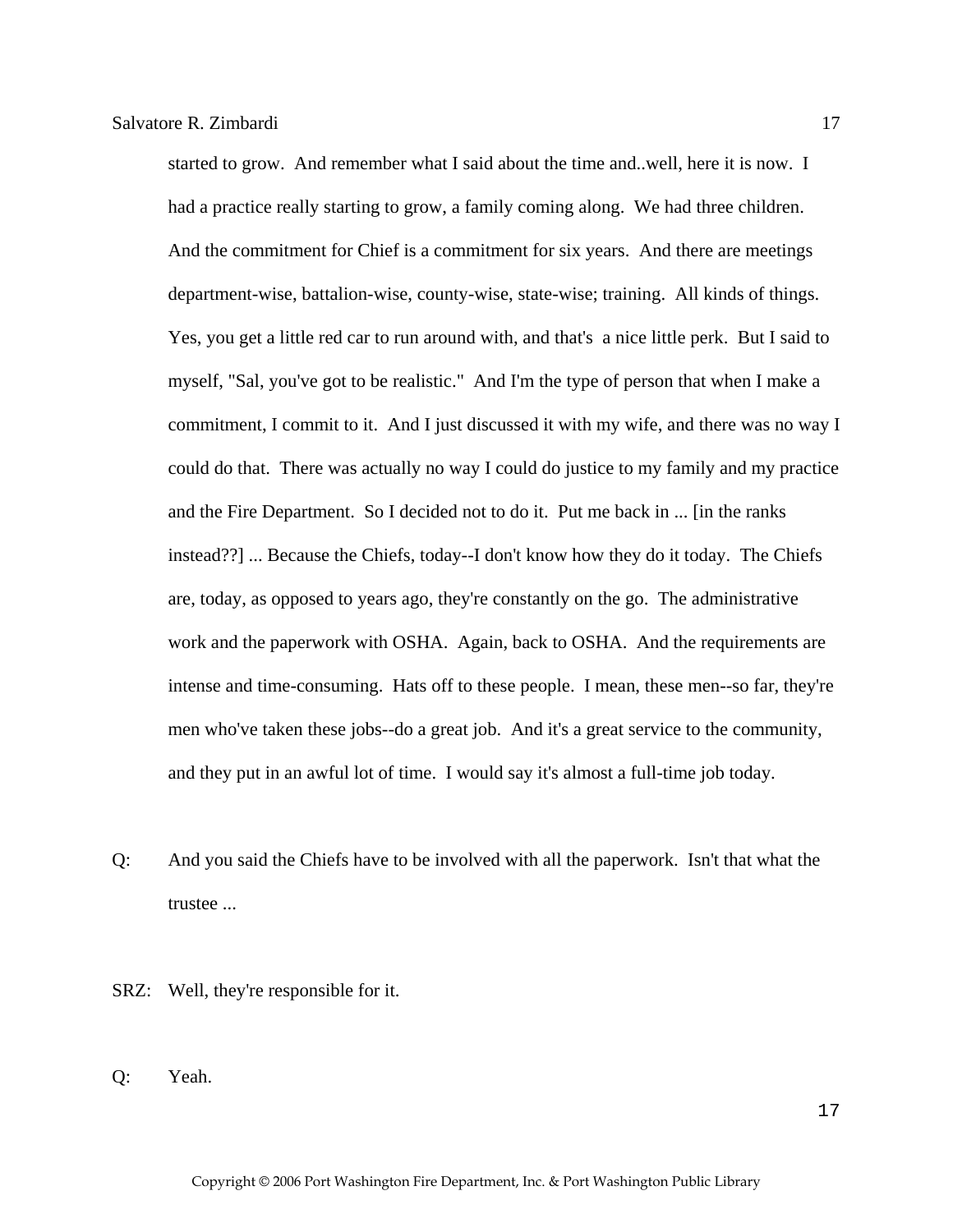- SRZ: So, right now, we have a full-time office manager who's paid, and an assistant who's paid. Back thirty years ago, he did it himself. We just didn't have it. And so, that's how this paperwork, these rules, these laws have changed. And so--but ultimately they're still responsible for it. They've got to make sure it's done right, and they've got to be sure that deadlines are met. And attend various meetings. And it's hard. And deal with the towns with the budgets each year, the different villages, you know: "Why is it so high? What's the justification for it?" And you're always having to explain it to the mayors and the boards of trustees, and I understand that, you know. Volunteer organization, and the alternative would be go all-paid, and would be a disaster. So, we practice prudence, we think before we buy, and we do--now we do central buying.
- Q: How does that work--central buying?
- SRZ: Central buying is, for example, let's say that we wanted to buy some Scott Air Packs. That's the self-contained breathing apparatus. Well, years ago, each company on their own would buy their own. Some from this supplier, that supplier and that supplier. Now the Department buys them. So you put your request in. So, instead of buying, let's say ten units separately, we buy thirty units from one spot and you bid it out and you get the best price. So that's central buying. I call it central buying.
- Q: For all the different companies.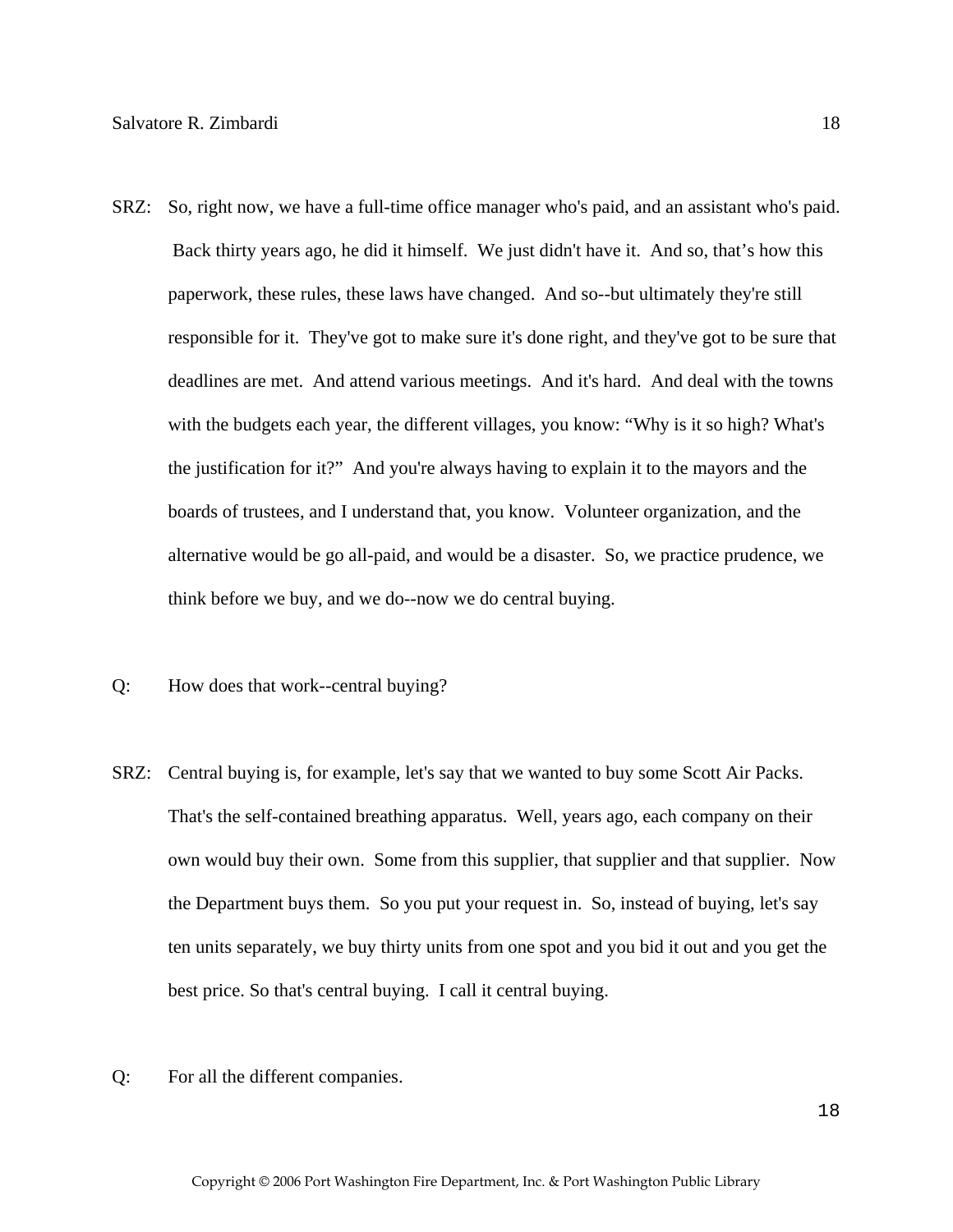- SRZ: Yeah, that's right. So it saves money, and it's more efficient. So that's a good thing. That's always a good thing. You can buy right and save money.
- Q: What was your involvement with the Fire Department block party?
- SRZ: Oh, the block party. Okay. I was the co-inventor of the block party. Charlie Lang, a good friend of mine, high school buddies. He was, you know, became Chief. He and I were Captains together back in '73. And do you really want to know how it happened? How it started?
- Q: Oh, I do.
- SRZ: Oh, okay. Charlie and I, one work night down at the firehouse, at the firehouse, after work, got together, having a beer. And we said to each other, "Let's have a block party." "Yeah? What's a block party?" "Oh, you know, a block party where we have dancing in the street. Have music. You have food, you have rides for the kids and the family, and [try to raise some money for the drill teams." So, we talked about it. And we said let's see](http://www.pwfdhistory.com/trans/zimbardis_trans/news_cocks279b.pdf)  if we can sell it to the Department. And we did. And the first year, I remember, was--we just shot from the hip. We didn't know what the heck we were doing.
- Q: What year was that?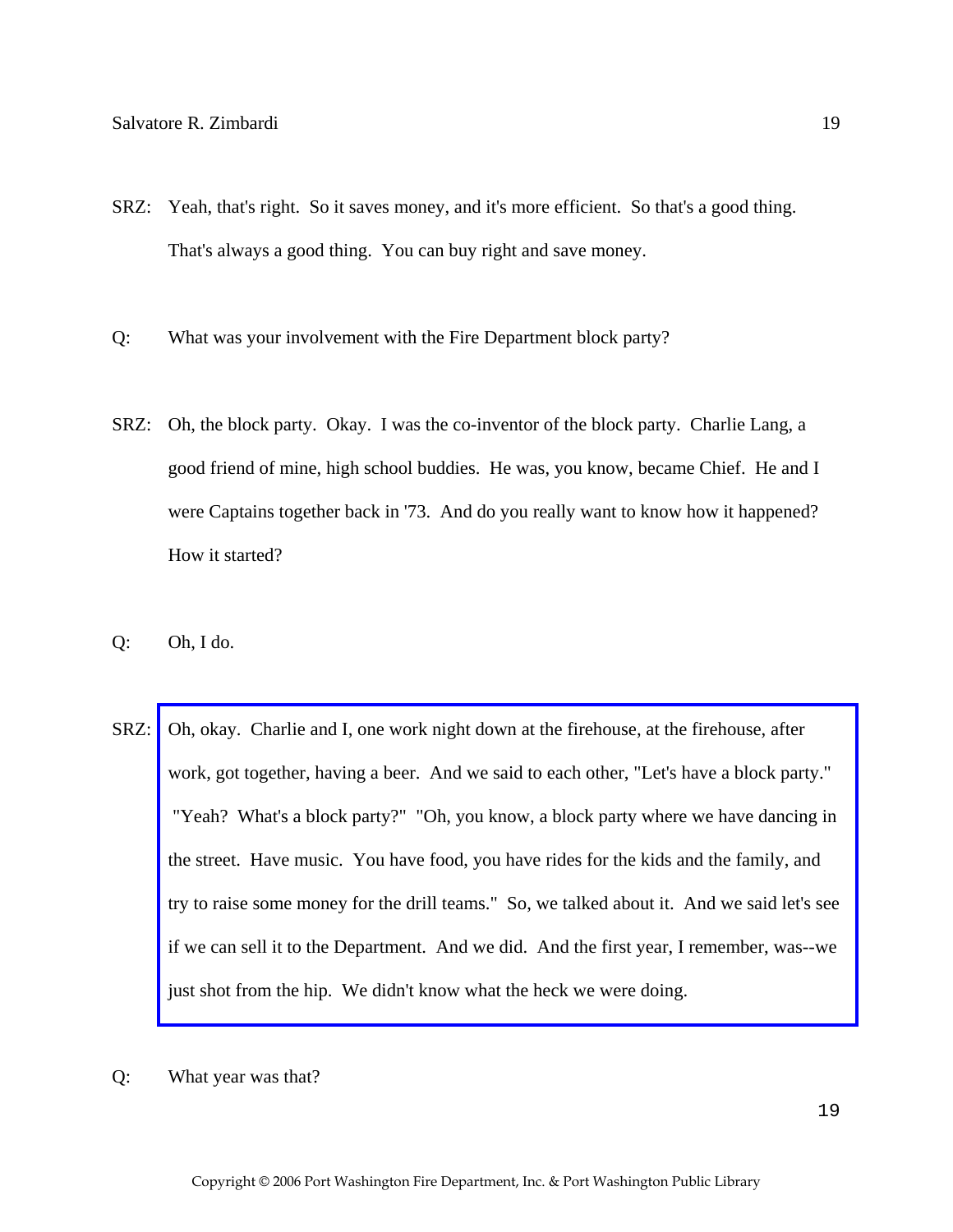SRZ: That was nineteen--1970. That's the year we adopted my daughter, 1970. That's right. That was the first year. And we put it together. We had rides, and we had a carnival guy come in and we had some of the old-timers cook homemade clam chowder, which was in [a big, forty, fifty gallon vat, open the clams and cut the veggies up, and that type of thing.](http://www.pwfdhistory.com/trans/zimbardis_trans/news_cocks260b.pdf)  And we had gambling. the wheels, that type of thing, very simple, and a band. Dancing in the streets. It was fun. It was a two-day event. It was over a Friday and Saturday. It was a Father's Day weekend. And that lasted for about twenty years. And throughout those twenty years, of course, the block parties got better and better as we got more experienced at it. And later years, Charlie and I can do this thing by telephone. From the office. Matter of fact, another fellow, another Chief--Tom Murray--came on board some years down the road. So he ... [??] ... co-chairman for this block party. We raised quite a bit of money, for the drill team, to maintain the equipment, et cetera. and then it got to be old hat. One of the things that happened through all those twenty years, we never had rain. Never got rained out. I remember distinctly one party, it rained all day;AT five o'clock, it stopped, and the sun came out and dried everything up, and it was amazing. So we never had a rain-out. So, it was good. Brought people together. It brought the Department together. The town loved it. This is where King Kullen was built down there. That place was the dancing area and the band was there, and just blocked off the streets. It was an old-fashioned block party. And since then, now you see all kinds of followers. The Knights of Columbus doing it. Other fire department doing it. Matter of fact, Charlie and I used to go around to other fire departments and actually explain to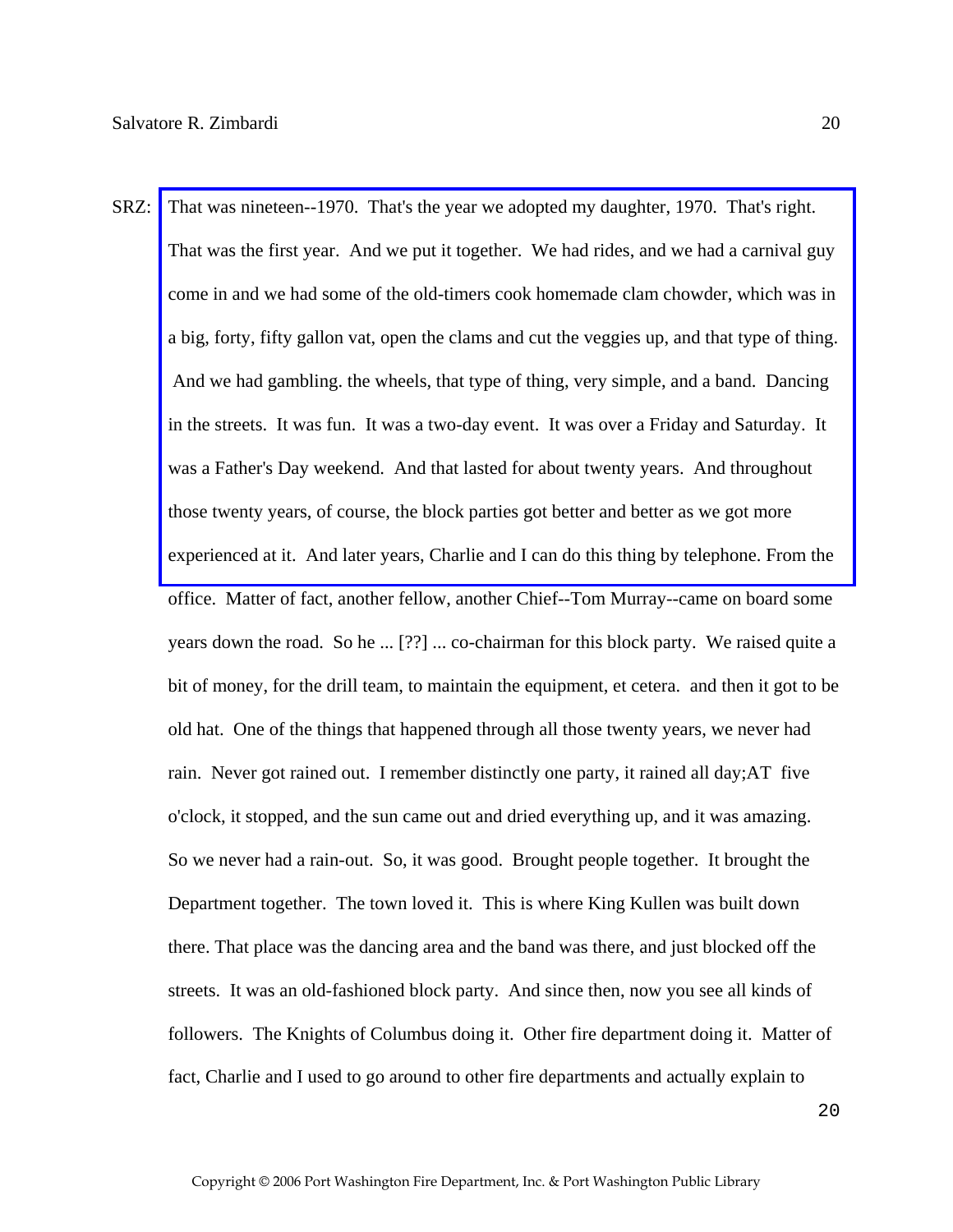them or help them or teach them how to do a block party, because ours was so successful. He went around to various departments to help them to raise some money. It was good. It really was good.

Q: Why did it end?

- SRZ: I think the men lost interest in it. See, back then, it was always on Father's Day, and a lot of them had other commitments, and one year, the turnout was terrible for the cleanup. So, as far as I was concerned, I said to the fellows, "You have to make – "I said, you know, it's an awful lot to put this thing on, and then if you're going to ... [???] ... it's just enormous. And I said "This is it if you're not going to help clean it up. This is it." I just was ... [???] ... But good memories. Good times. You can ask anybody who attended the block parties they were a lot of fun. They were fun. But, like everything else, it gets stale; it gets old. And people get tired of it. There's twenty years there, a different group comes in, times changing, you know, the commitment's not there as it used to be. It's just evolution. Nothing's forever.
- Q: What are you doing on the anniversary committee?
- SRZ: We have a hundredth anniversary committee set up.
- Q: This is for the Department or the ...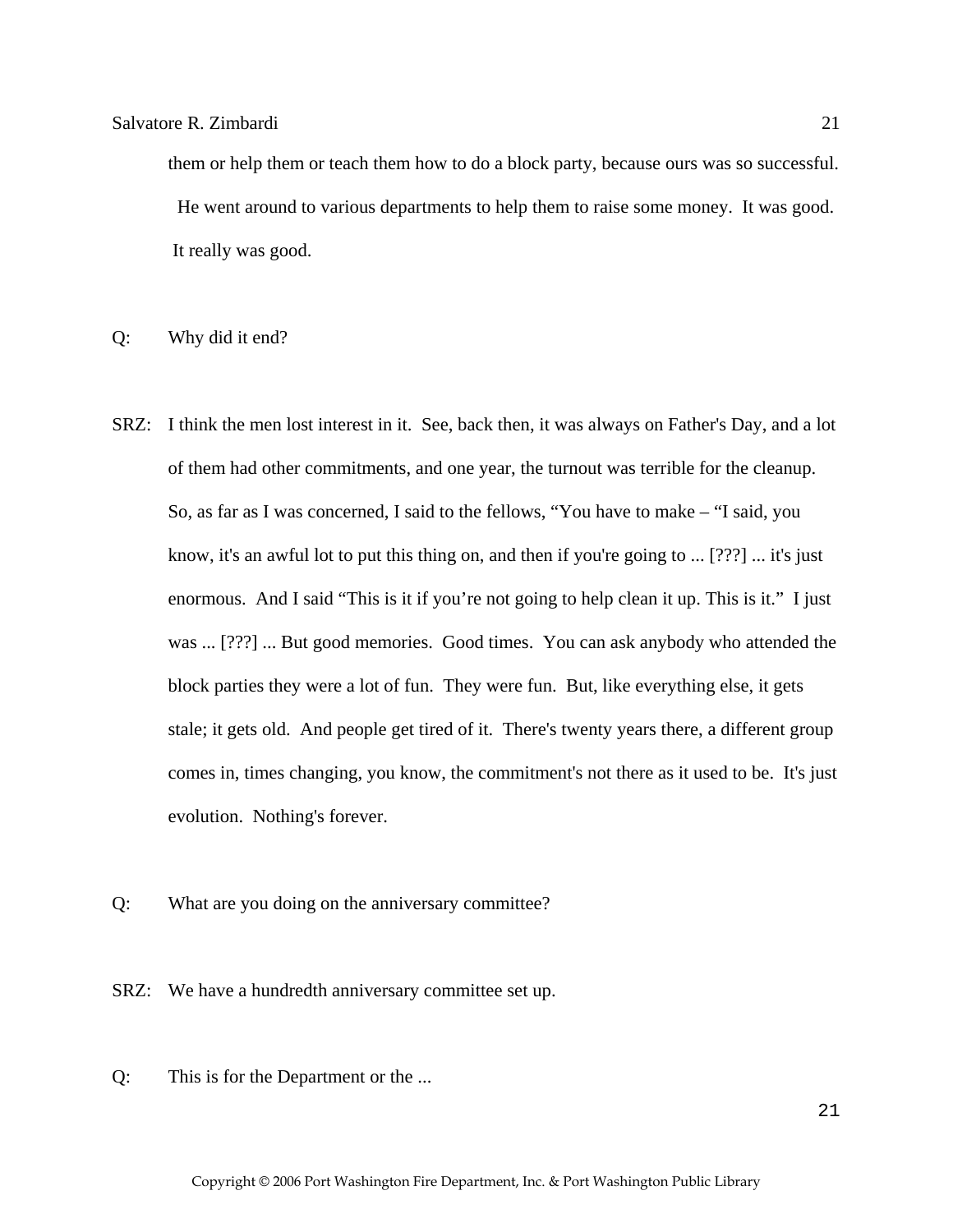- SRZ: Well, let's go back. Protection. Protection had a seventy-fifty anniversary; I was on that committee. Then it had a hundredth anniversary. I was on that committee. Again, setting up the block party type thing. We had bands and music. We had ... [???] ... so forth and so on. And I enjoyed doing that. I really do. Our Department's starting one, and I'm on that committee, again. And Charlie Lang--my friend Charlie, Chief Charlie Lang was, actually ex-Chief, he was chairman. And I'm on it, and a few other guys are on it. And we'll be getting together to plan something very nice. Probably maybe a parade or a dance or something, maybe a carnival type thing--I don't know. We'll have to see what we want to do. But it really will be nice. It'll be a nice thing. If it's a parade, it'll be departments all over Long Island coming in. And on our the hundredth anniversary, we must have had fifty departments here for our parade. It was just fabulous. And I remember after the parade, we had a small block party down on Channel Drive. We had two bands there. Had a country western band called Six Gun. Very famous. In the '50s, we called it Jukebox Saturday Night, the '50s type music. So here we have country western and '50s music, all night long. And towards the end, they both got together--this is--I believe they were on two separate stages--and they played together, and it was fabulous. I mean, we went through fifty barrels of beer in three hours. That's how many of the firemen we had there that day. Nobody got hurt, nobody got silly -- just a great time. Great fun. It was good.
- Q: Was it held outdoors?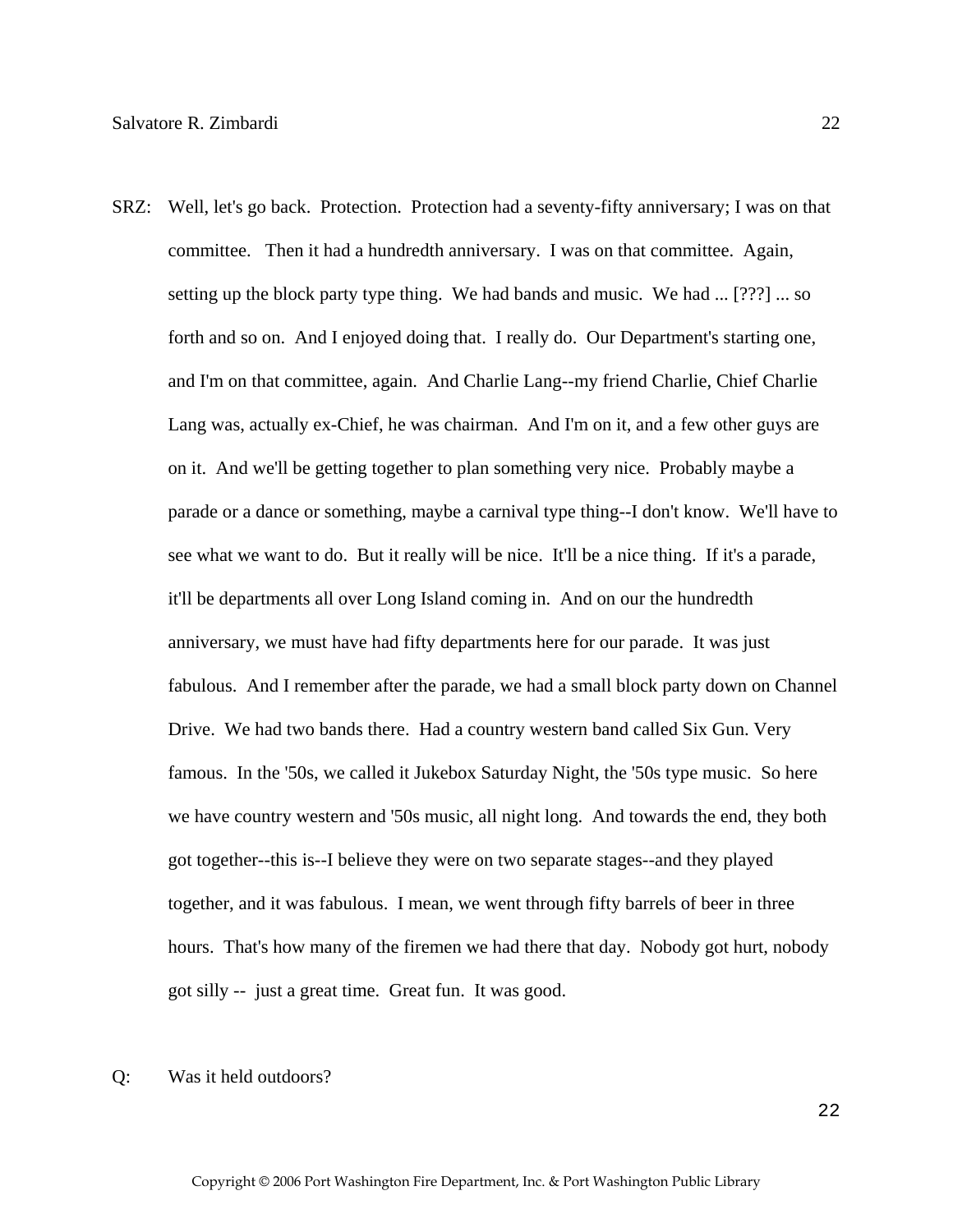- SRZ: Yes, it was held at Channel Drive at the Thomson Publishers parking lot, down there. That's where it was held. We've always had great rapport, very good anniversary parties for all the companies in the Department. We had great participation of the firemen. The departments, the community loved it. Loved it. And look forward to this one, too. This should be a real nice one.
- Q: How do you think the community perceives the Fire Department?
- SRZ: I think they love the Fire Department. I really do. You know, response time is important. We have an education program for the public. We're always promoting safetyexits from a house. Smoke detectors. And we try not to do damage, you know. We take tarps and cover things uparound the fire scene. So we try to protect people's property. And I think they respect that.
- Q: Do you think most people realize that it's an all-volunteer department?
- SRZ: No. I don't think most people realize that. You know, Port Washington now, as you know, has changed quite a bit. It's more of a transient type of town. We should use the word, "Port Washington Volunteer Fire Department," because it is all volunteers. In the city, of course, it's a paid department. But I don't think the majority of our people here know that we're volunteers. That we volunteer our time 24/7. But nevertheless, I think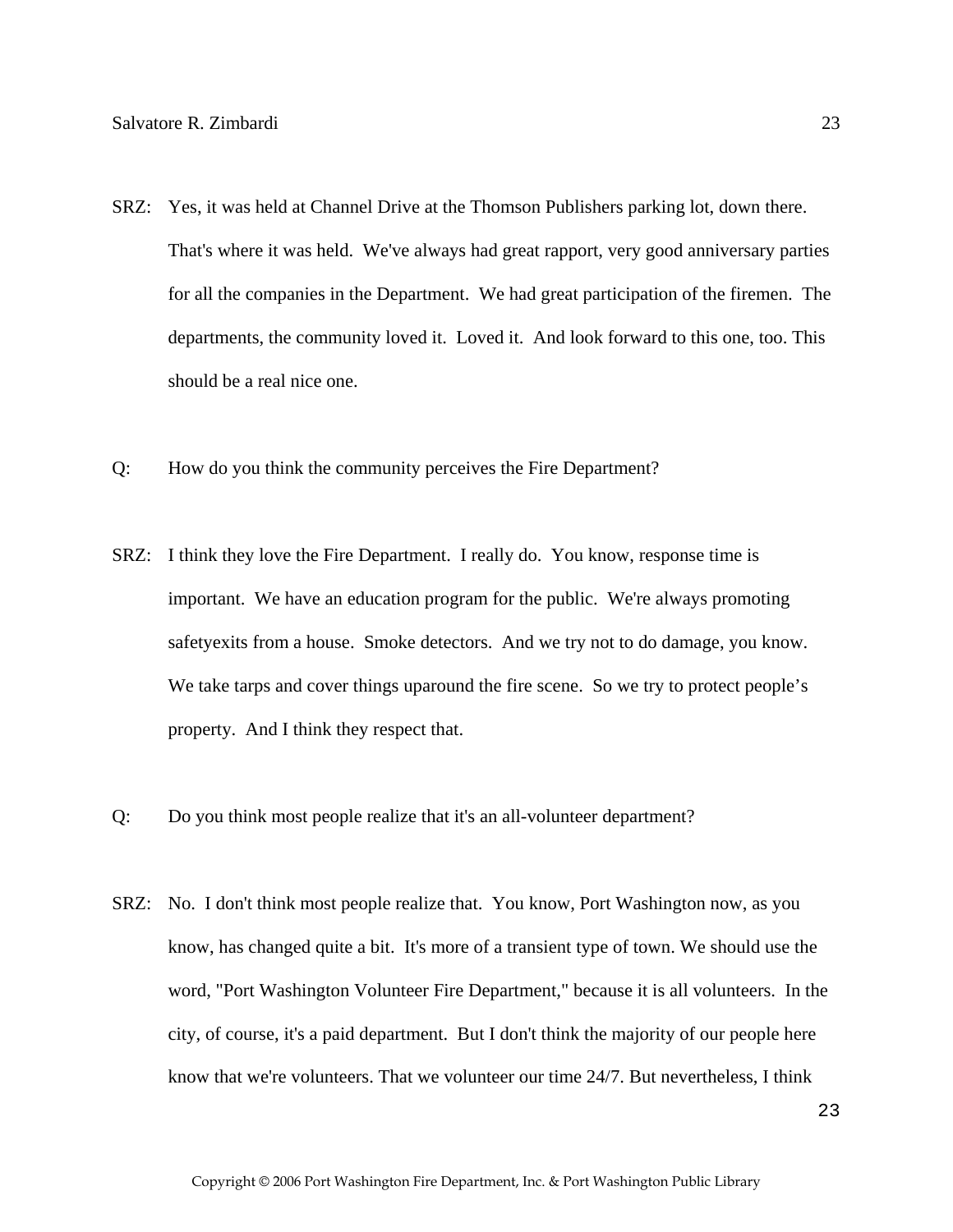they love their Department. That's what I think.

- Q: When you said Port Washington's more of a transient town ...
- SRZ: Well, years ago, I mean, when I was growing up here, I mean, people never moved. They just stayed there. The young children, the second generation stayed here in town. Of course, today, it's almost impossible because of the prices. So transient means constant flow in and out. Check with the real estate people and they'll probably tell you the same thing . There's a certain percentage every year moving out of town. And many of our young people we're losing. You know, my daughter moved to Rockland, Pennsylvania, because she just couldn't afford it. My son went to Huntington. It's changing. That's why I call it transient.
- Q: How did you integrate your firefighting responsibilities with your family life?
- SRZ: In the early days, the family was part of the Fire Department. We had dances; we had parties. We had just social events; my wife and kids came along. So they were part of it. They were part of the life of the Fire Department. They really were.
- Q: Would you consider the social aspect a big part of the Fire Department's attraction?
- SRZ: That's what it was in those days. The social benefit, absolutely. That's what kept it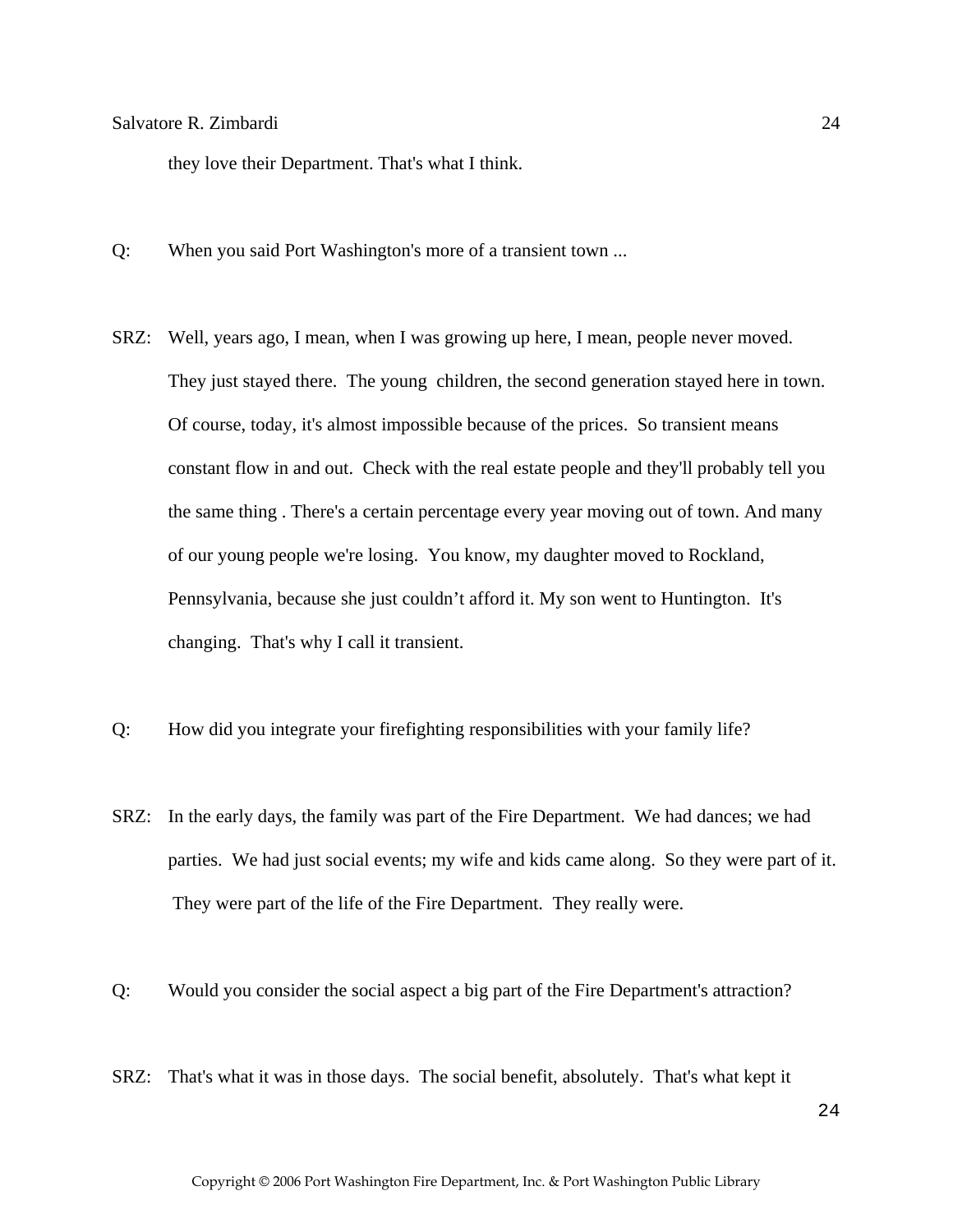together. That's what made it so strong years ago. And without that, what else was there? There was the common thread to keep it together. So definitely.

- Q: Well, how about now? Do you think the social aspect is still important?
- SRZ: It's important, but not as strong as it was years ago. I think because people are trying to do their own thing in their own different ways, and the commitment is not there as it was years ago. A real community was developed. So it's just different. It's just different things, obligations to do with school and work and everything else. It's can't be as strong as it was years ago.
- Q: When did you first feel part of a team, in terms of the Fire Department?
- SRZ: When I first joined. That's how strong it was. I felt very privileged to be elected as a volunteer fireman. Because everybody worked together in those days. It was so strong. It was just a feeling of unity. And I felt it right away. I felt it right away.
- Q: And did you form close friendships?
- SRZ: Yes, oh, absolutely. Very close friendships. Friendships I still enjoy today, with a lot of the guys. Absolutely. Oh, sure. I've formed lifetime friendships. Absolutely.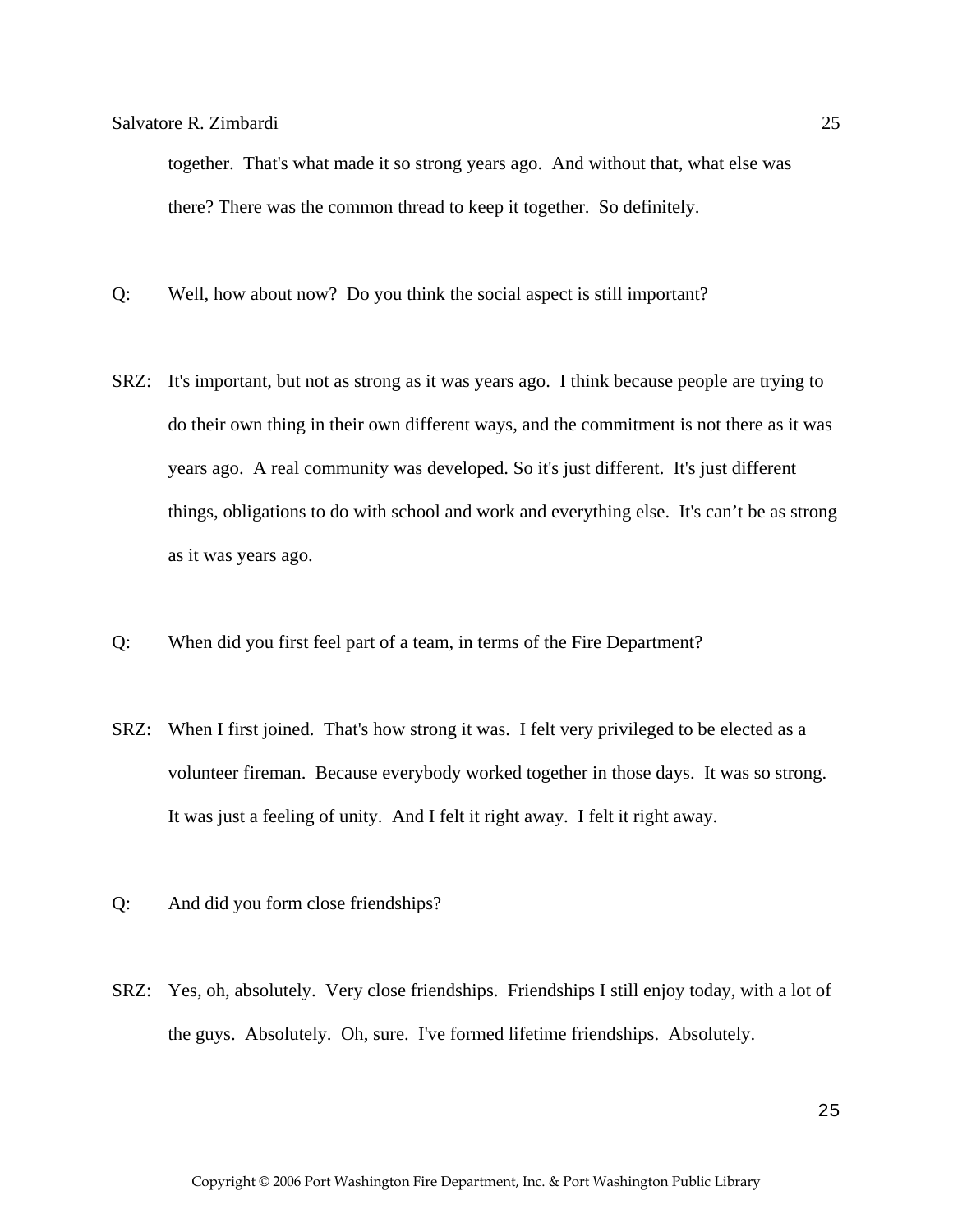- Q: Are many of the men who joined when you did still in the Department?
- SRZ: Yes, they're still there, and they're still very active. Each doing different things, but they're very active. And some have become friends, clients; some of them, it's just a nice thing, you know. It really is. Really is, yes.
- Q: The *Reader's Digest* used to have a feature called "My Most Unforgettable Character." And I wonder, are there any people in the Department that you would think of like that?
- SRZ: Well, there was one. Is it proper to name names? I don't think it is proper. But there was one fellow. He's older now. He's about eighty years old now. But I always remember him as a very different person. Heart of gold, but could get away with anything.
- Q: Like what?
- SRZ: Well, try and insult you. He could get away with it. Try and do foolish things--pranks or something and get away with it. That's a special type of person that can do that and get away with it. And everybody loves him for it, and there's nobody who hates the fellow. But that's--I always remember him.
- Q: Now, you'll have an opportunity to edit this transcript if you change your mind. But would you like to say his name?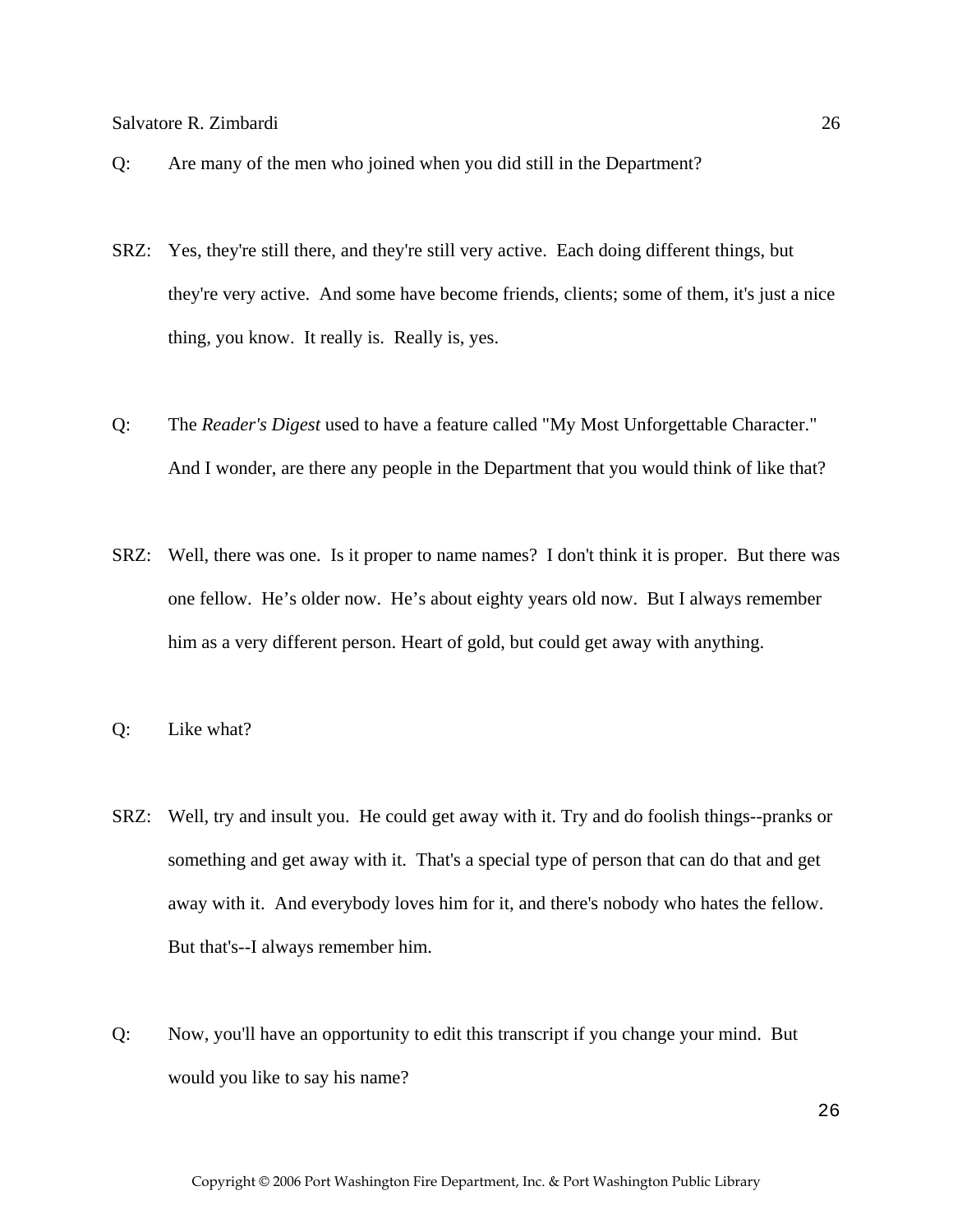SRZ: I'll say his nickname.

Q: Okay.

SRZ: "Dirty Harry."

- Q: What was it like when women first joined the Department?
- SRZ: Wow. Okay. The first woman in our company was, I think, Janet Kimmerly. I'm trying to think. And she was the daughter of a fireman. Her father was--I knew him by his nickname. What's his first name? He's now deceased.
- Q: What was his nickname?
- SRZ: "Coot." What was his first name? I gave a eulogy at his fire service.
- Q: Was it George?
- SRZ: First name was —Yes, it was George. Right. And I'm trying to think. When it was first- -we knew that she would be coming in, there was an anti-thingunder discussion But, I think, as time came to the vote, I think she made the first shot with the Department. And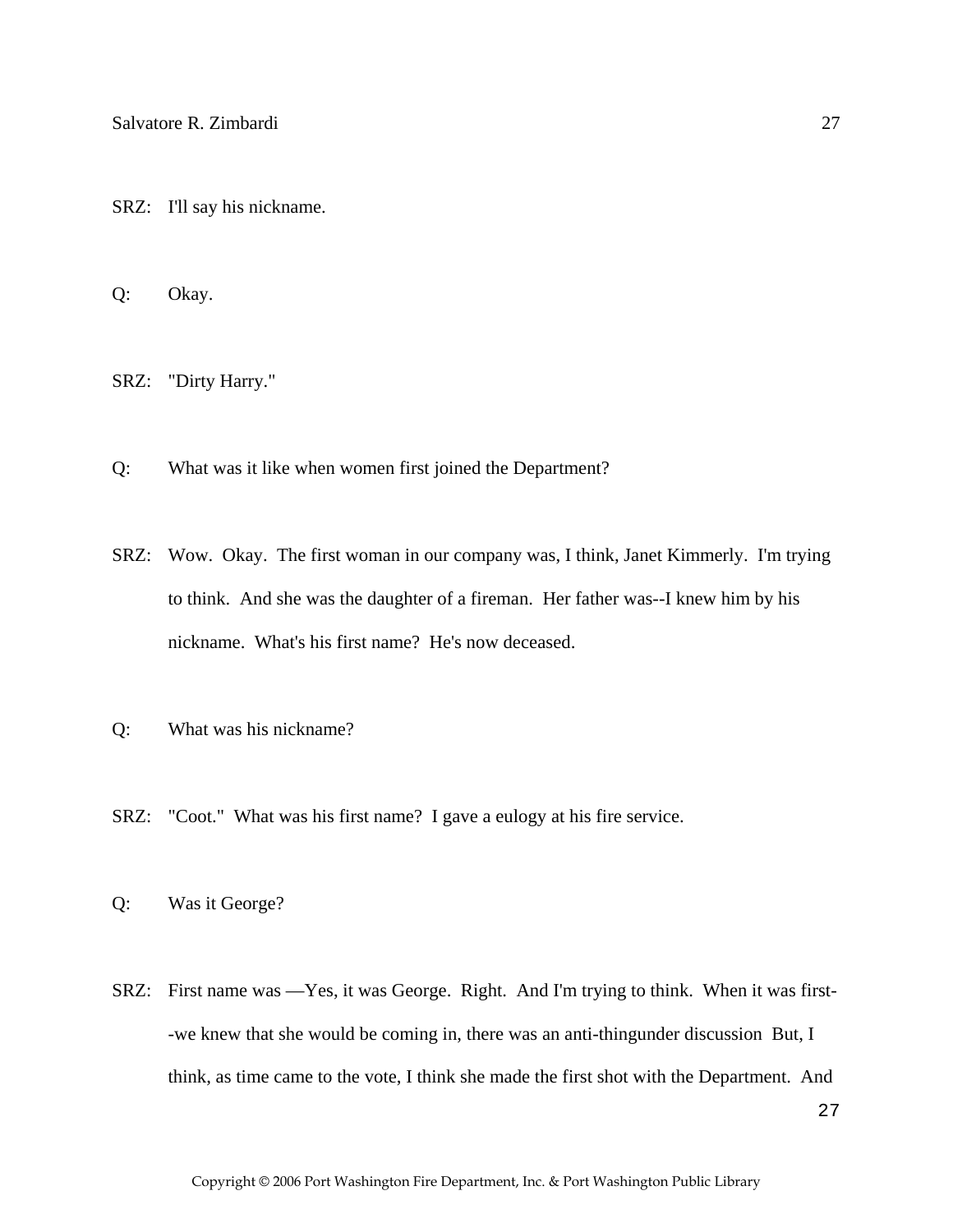she was very good. She's a good person. She serves as our secretary, and she gets along well with the guys.

- Q: What kinds of objections did the men raise?
- SRZ: Just the fact that it was a female and starting to let females how could she carry all this equipment and do all this strenuous work and this type of thing. You know, that's what it was. But she proved them all wrong. She went to our fire schools and went through training, and she's still active with ... [something about "getting dressed"???] ... She proved them wrong. And she's accepted now. She 's like one of the guys. It's good.
- Q: What about the entrance of firefighters from other ethnic groups? You know, what was that like when people from different groups started to join?
- SRZ: Okay. As I remember, we had a blackball system, as far as having people vote, electing the membership. In those days we had black marbles and white marbles. So if the man got--if the person got proposed for membership, you went to the voting booth, box. And there was these marbles, which if three black balls were in the tray, automatically out. That's no longer true. Now we go by secret ballot. It's either yes or no, the majority rules. So. Was it discriminatory years ago? I don't know. I don't remember any minority person applying for membership being disqualified . I can't remember. Do we have minorities in our Department now? Absolutely. We have Hispanic. We have Afro-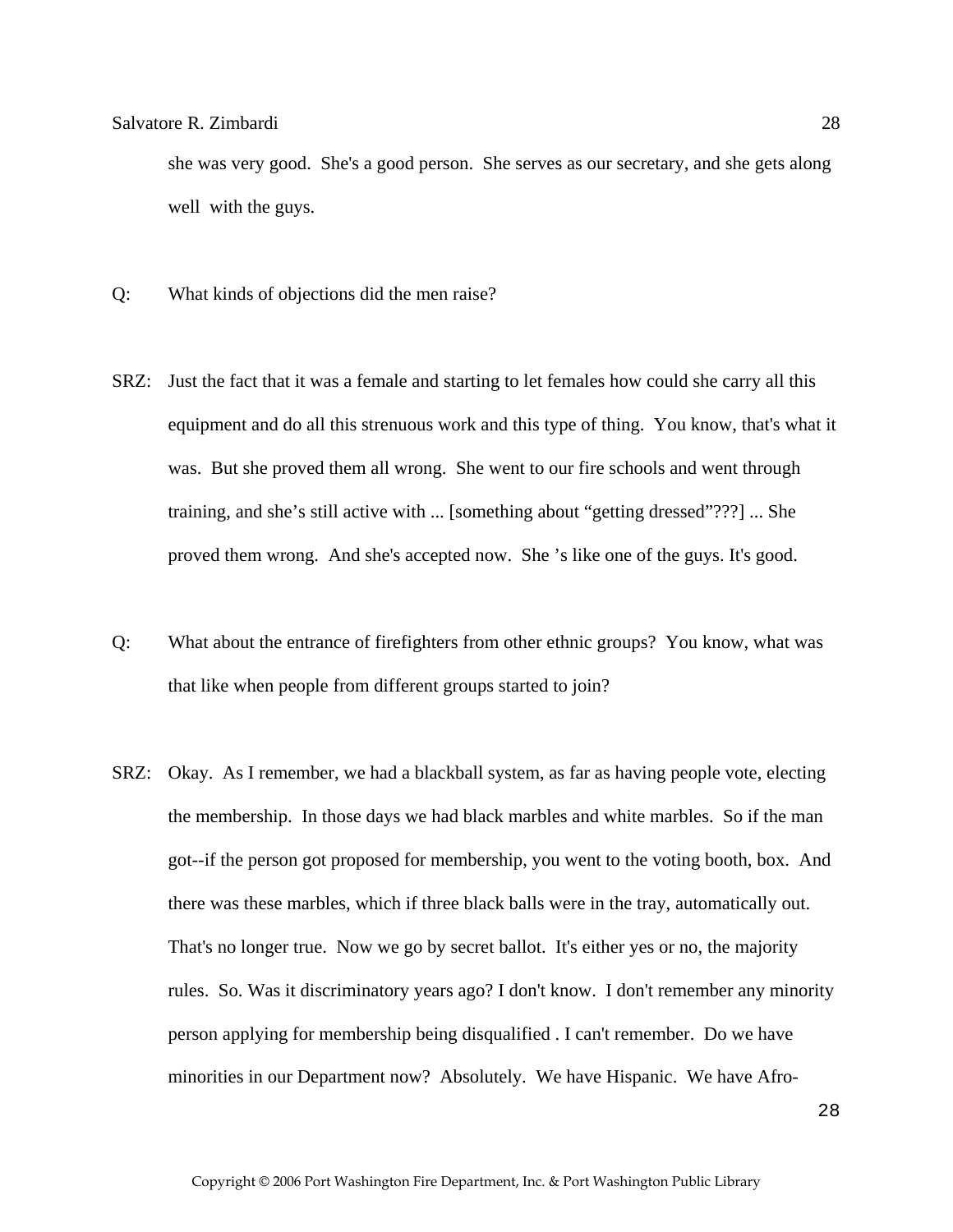American. We have Italians, Jewish. It's open--it's good. The way it should be. The way it should be.

- Q: And is there any dissension around that?
- SRZ: No, no. Whatever kidding is, I mean, it's all in good fun. And sometimes it gets out of hand. If the person, "Enough," then people respect him. It's all in good fun. It's all like a fraternity, the Department.
- Q: What would you say was your worst day as a firefighter?
- SRZ: My worst day as a firefighter. Coming upon a dead body in a fire. That's the worst.
- Q: And where was that? What was the fire?
- SRZ: It was in Manorhaven. Person died of smoke inhalation. The body was bloated and swelled up. It was just--it was awful. My second--that's probably my second. My first one was on Christmas Eve. It was an auto accident. On Port Washington Boulevard and Stonytown Road. I'll never forget it. I was due to play Santa Claus that night, the next day. The impact of the accident--the car ... [it blew ??] ... ignited and burned. And the person behind the wheel was only a skeleton, and that was it. And the County came along and actually shoveled him out into a metal box. Just to see the condition of that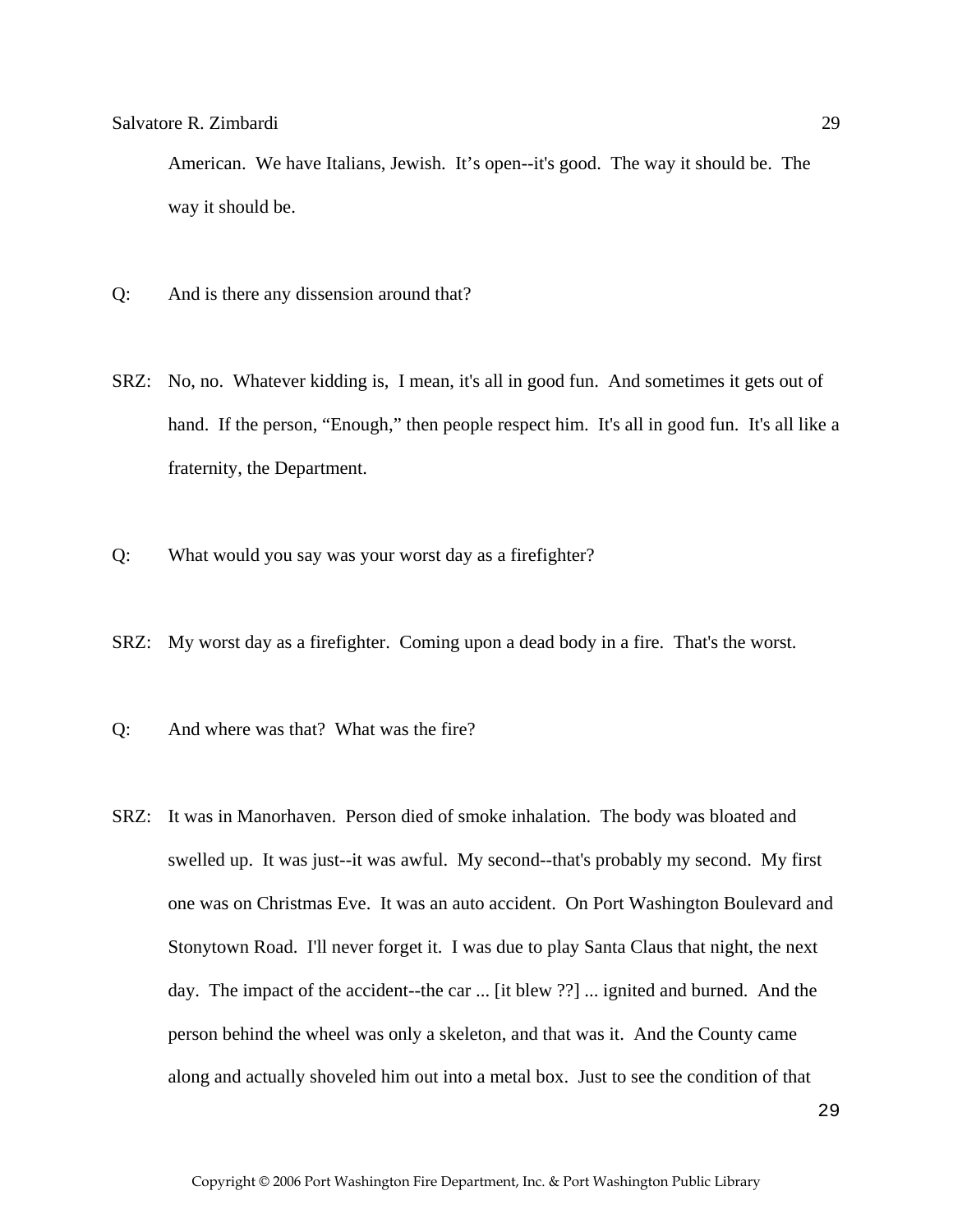body was --I still can see it. It happens today. Each timeI cross that intersection, believe it or not, and coming down Port Boulevard going North, turn up to Stonytown Road, if I'm not driving ... [END OF SIDE A; BEGIN SIDE B] ...

Q: Okay.

- SRZ: That was my most vivid gruesome memory of my time in the fire service
- Q: Is that how the accident happened, that ...
- SRZ: I don't know how it happened, but ...
- Q: ... he was making a left turn or ...
- SRZ: It appeared that way. Someone was making a right turn, somebody was making a left turn. Whatever happened, happened. But I just--I can still see it today.
- Q: Do you ever dream about it?
- SRZ: I did in the beginning. I was very young at the time. And itjust stuck with me, and it's amazing. Every time I cross that intersection, it's like I'm double, triple careful because I don't know, it's something sticks with you.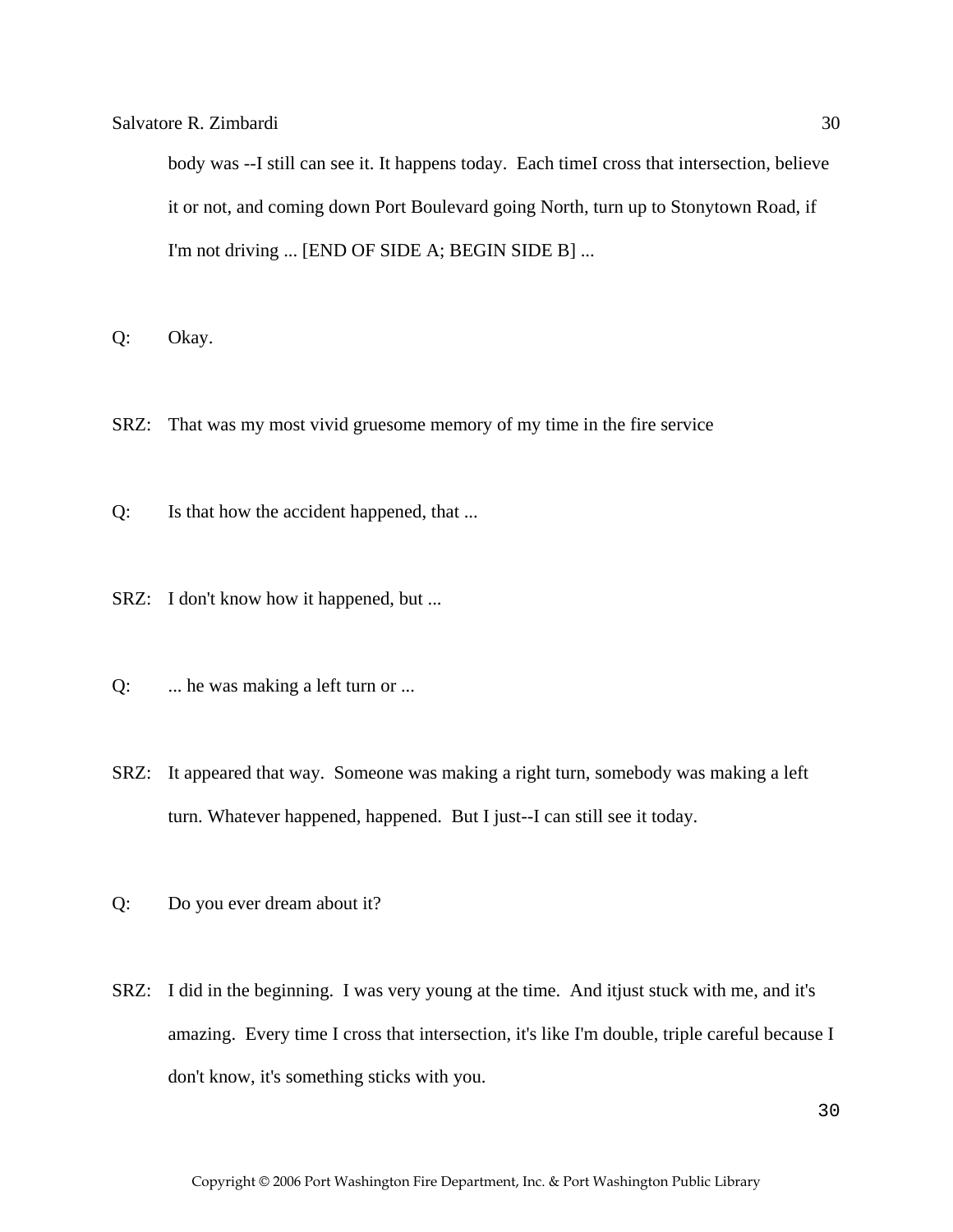- Q: Did you ever do anything for good luck? Carry anything or ...
- SRZ: Good luck? I used to carry a.St. Christopher's medal here.
- Q: When you went to fires, or all the time?
- SRZ: All the time.
- Q: Do you still?
- SRZ: No. I did that when I was fighting fires, when I was young and really active. It was in my pocket, 24/7.
- Q: Were you ever injured yourself?
- SRZ: In a fire?
- Q: Yes.
- SRZ: No.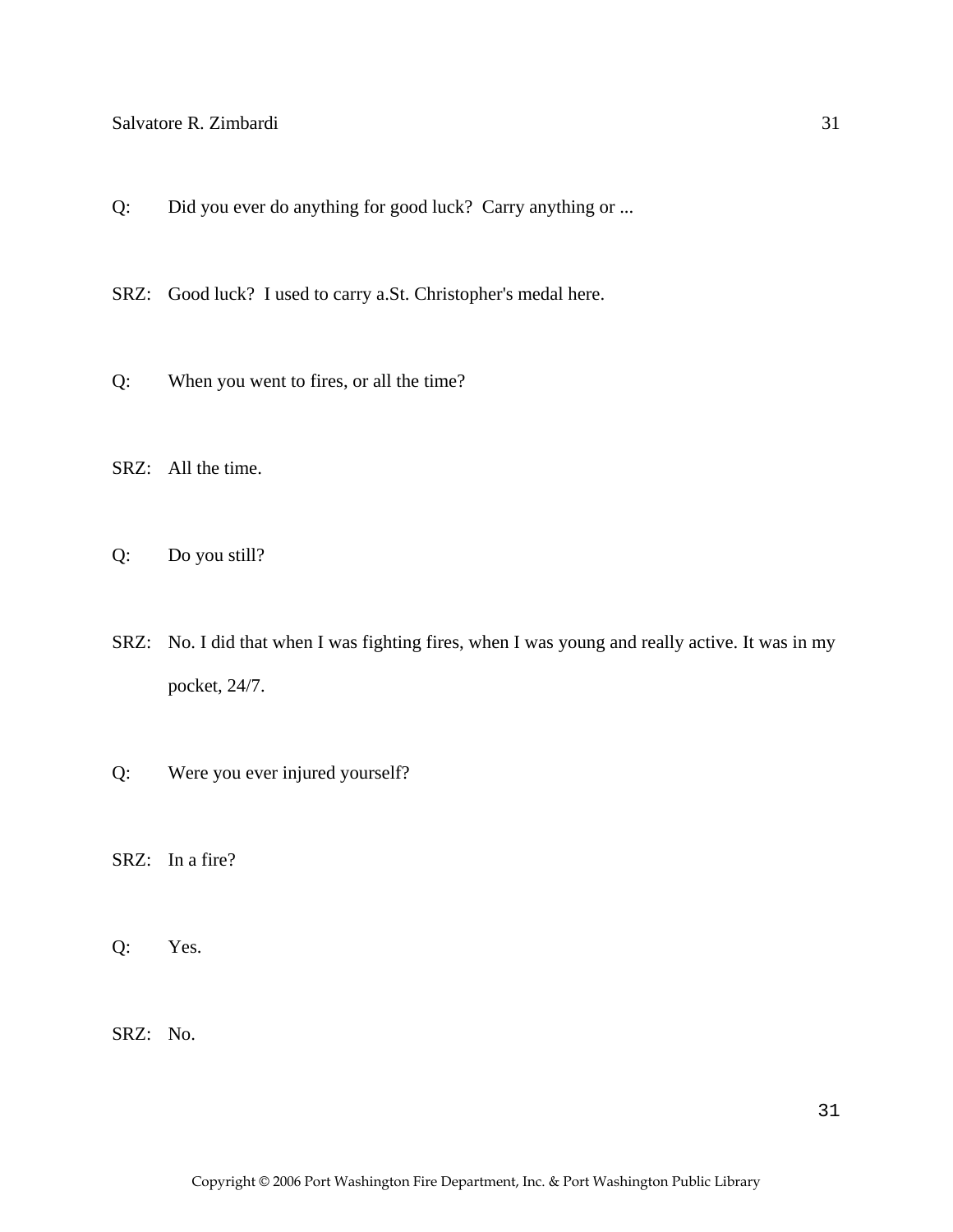- Q: Did you ever have a narrow escape?
- SRZ: Well, one time, I took a lot of smoke.
- Q: Could you tell me about it?
- SRZ: Yeah, going into fires, we have what's called an MSA canister. It was type of a breathing apparatus. And my tank ran out. And I started getting smoke and coughing and got a little panicky. And I was able to get out, and I was fine. So, plus the [?] he ... [go up to the ???] ... But that was about it, my only close call, routine smoke. And--but that's the least of it, you know. I've actually never had a problem where a roof came down on me or fell through the floor. That's never happened, no.
- Q: Did you ever effect a rescue?
- SRZ: No. I was never involved in an actual rescue per se, no. Not that I can recall, no.
- Q: What was your best day as a firefighter?
- SRZ: Best day? Let's see, what was the best day. At a fire scene, or just as a fireman in general?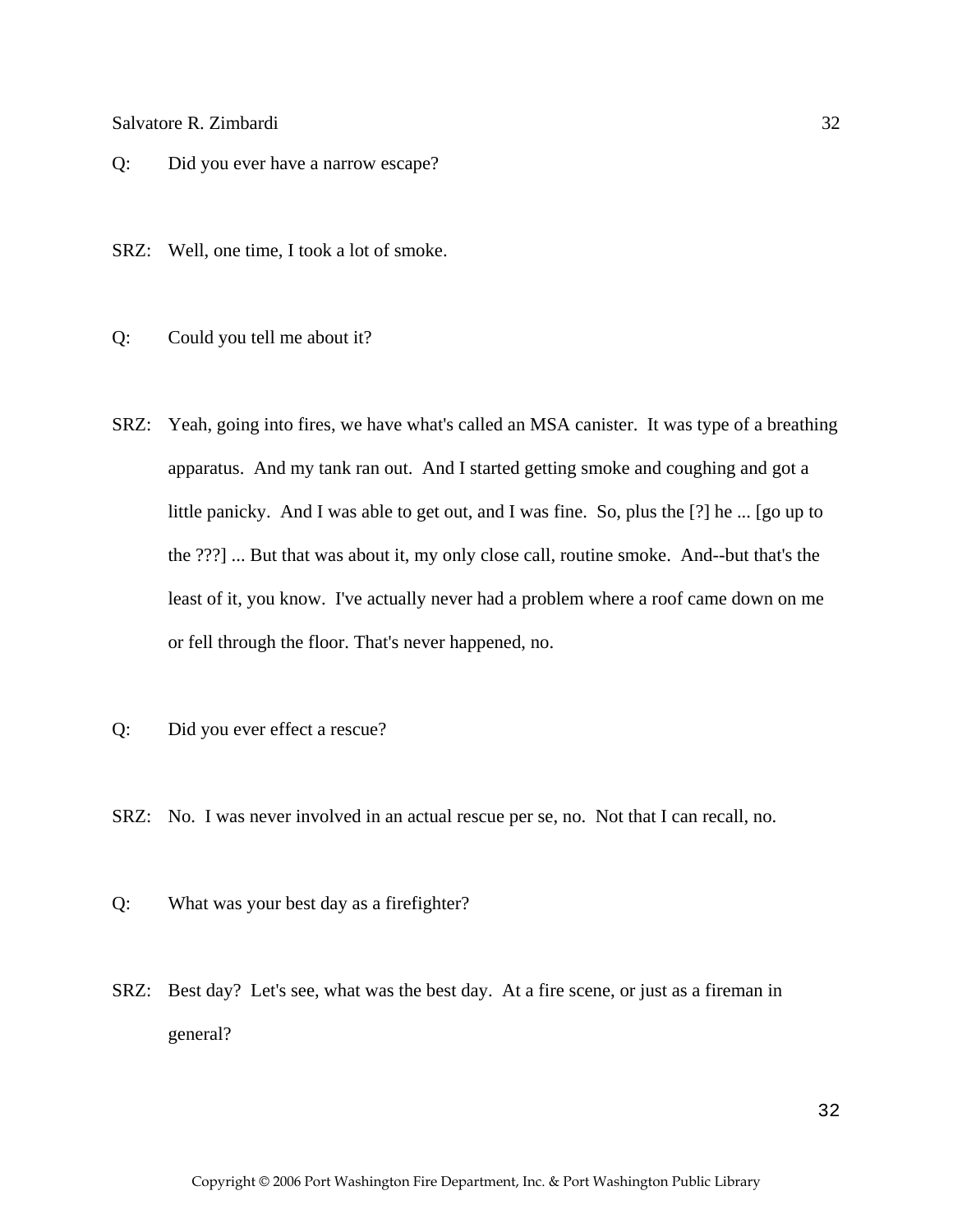- Q: Anything in connection with your firefighting connections?
- SRZ: Really good days for me were the successful block parties. Because we put a lot of time and effort into it. We really did. And just to see that thing go off. You're at a [?], people having fun, smiling, dancing, enjoying each other's company, etcetera. Those were a lot of fun. And those were really good days. Those were the good days. Actually, you know, my whole career in the fire service was actually good. I really did enjoy it. In the early days, working very hard as a rookie, polishing the trucks and washing the trucks and those kind of things, and going to the schools, looking back, it was--I enjoyed it. Otherwise I wouldn't have done it. I wouldn't have stayed around so long if I didn't. I enjoyed it. I enjoy it even today. I enjoy being called for this challenge or this particular whatever-it-may-be. Dealing with the insurance financing, new buildings, parades, or this kind of thing. I enjoy that. So it's been good for me. I really have enjoyed it.
- Q: And you've been very involved in a lot of other community activities.

SRZ: Yes, uh huh.

- Q: Can you tell me just a little bit about some of those and how you've been able to find the time to do so much.
- SRZ: Well, I've been--on occasion called a "workaholic." I like to work. I have a very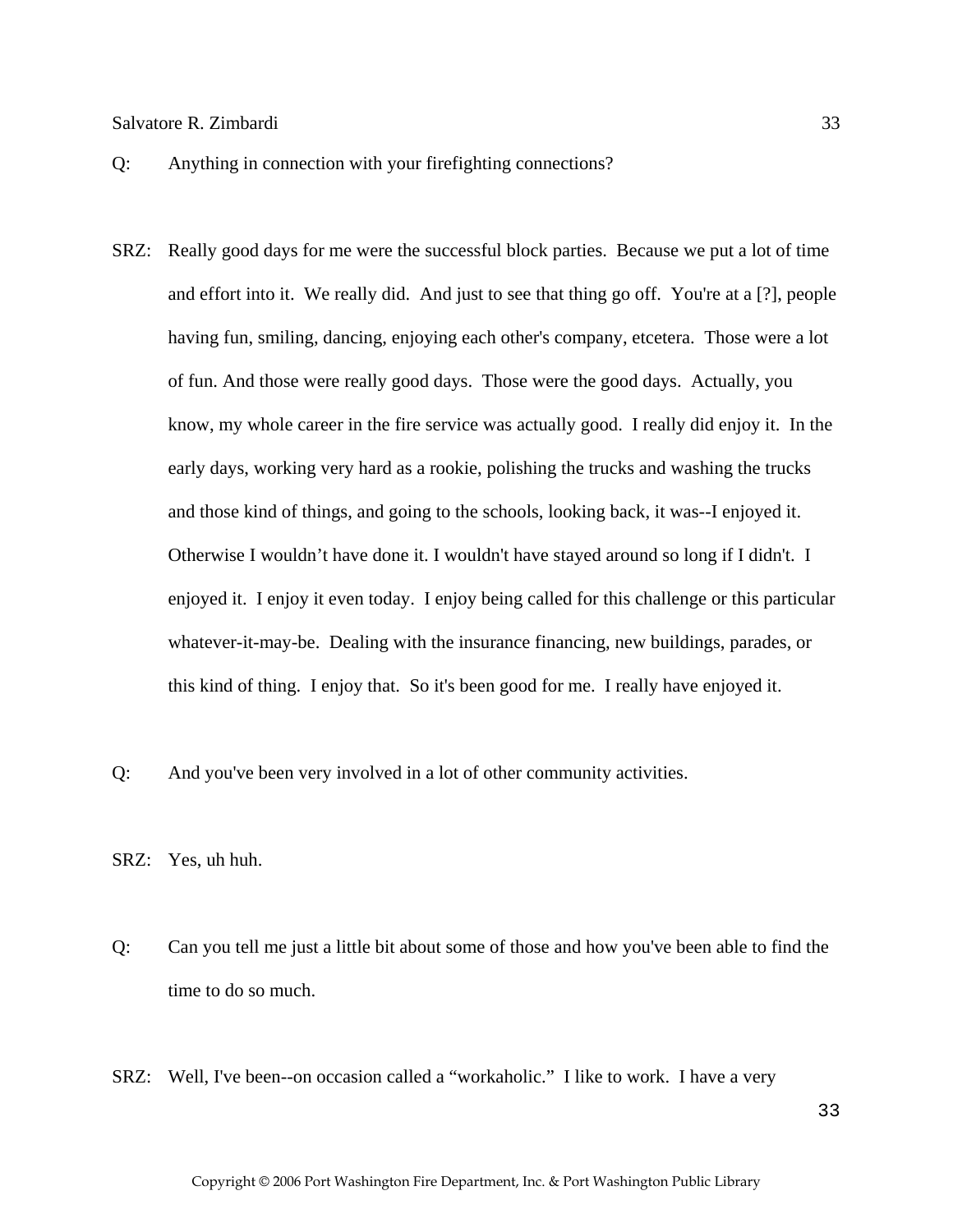understanding wife. My accounting and tax practice that I had some years ago required quite a bit of my time. And my wife was always there with me. And she encouraged me. Matter of fact, she used to--she still does work with me. I just found the time. I don't know, somehow it works out. And sometimes, very seldom, put in a few extra hours at night. I mean, you know, I'm self employed. I own my own building, so ... [???] ... to work. And I can do the type of work that I do after hours. It's really not a nine-to-five job. So, it works out. And, you know, I just like helping people. I just enjoy people. The town's been great to me over the years, in my business, and I just want to give back. And I serve on various boards of directors and various [travel?] organizations here in town, and I enjoy it. I enjoy it, so to the extent that I have the strength and ability to do it, I'll keep on doing it until I can't do it anymore.

- Q: That's great. What are you proudest of, in terms of your Fire Department service?
- SRZ: Proudest of? I guess my longevity (laughs), after so many years and still--still have the fire in me to continue, and to get involved and to just be there for them, whenever they need me. Of course, I'm not involved in the everyday firefighting any more, as I said earlier. But I'm there for them for administrative things that come up and questions that come up. And just pleased to be there. And so I enjoy it.
- Q: You mentioned before some of the pranks that ...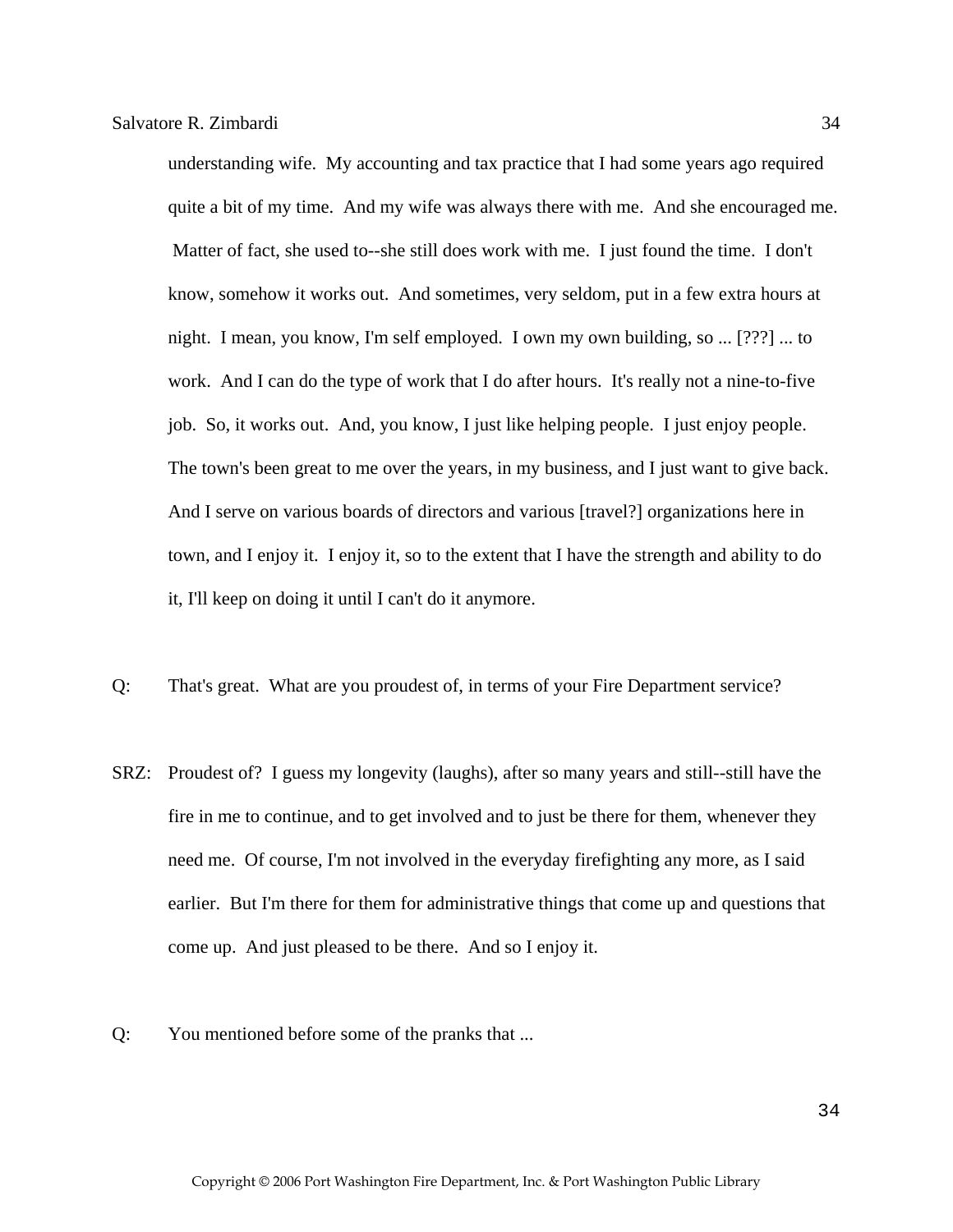SRZ: Uh huh. "Dirty Harry" did.

- Q: Yeah, "Dirty Harry" did. What kinds of pranks would he or other people--you don't have to identify him with this.
- SRZ: Well, you know, Harry was the type of guy-- always doing a prank. Harry has false teeth. Some of the things he did may sound gross. He had a habit of taking his teeth out, he'd put them in a drink, you know (laughs) and put them back in his mouth. And, of course, your drink is finished, and then, most people would, you know, start a fight about that.
- Q: You mean he'd put them in somebody else's drink?
- SRZ: Yeah. (Laughs). Then he'd kind of make a joke about it. The average person, that would start a fight. But that was Dirty Harry, and you expected that. ... [????] ... And he had weird sayings -- just funny things that were funny. And I can't describe it on tape, but people would say, "Well, that's Harry. That's Dirty Harry," and ... [Oh, he did it?] ... Or he'd try and insult you in front of your wife--that type of thing ... [????] ... That's Dirty Harry. Just accepted it. It was good, clean fun. He didn't mean anything by it. But, there's only one "Dirty Harry." There were so many things he did, I really don't want to get into detail. But that type of person. He was a great guy. He just lost his wife ...  $[????]$  ...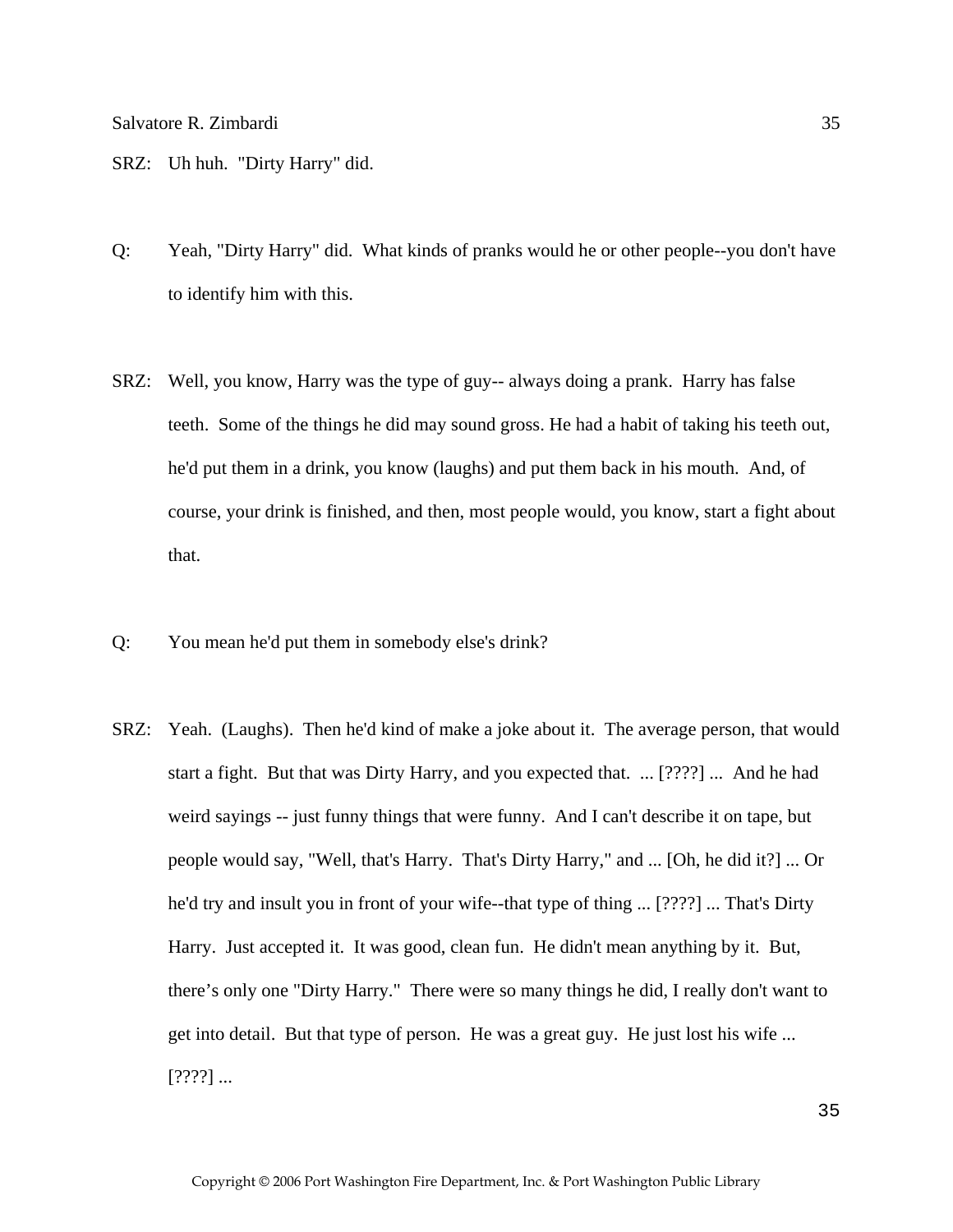- Q: Did you have a nickname in the Department?
- SRZ: Well, I had a couple of nicknames, I guess. I got a car one time. I had a 1963 Corvair Monza. It was a black three-speed floor shift. I loved that car; it was a great car. In those days they used to call me "Monza." Especially, my good friend, Bill Zwerlein, Chief Zwerlein. And Billy Brant, and couple of the guys ... [????] ... in those, and kind of like--it's mostly, it's just, you know Sal, and that's--that's all.
- Q: Did you ever save objects from a burning building?
- SRZ: Save objects?
- Q: Uh huh.
- SRZ: No. You're not supposed to do that.
- Q: No, I mean, take--as you were fighting the fire, did you ever remove, you know, like property from the family,or photographs or anything special that you thought were ...
- SRZ: There were many times I fought fires, just the Chief ordered certain things out of the building. We'd form a line and pass it out. Sure, we always did that. It wasn't a decision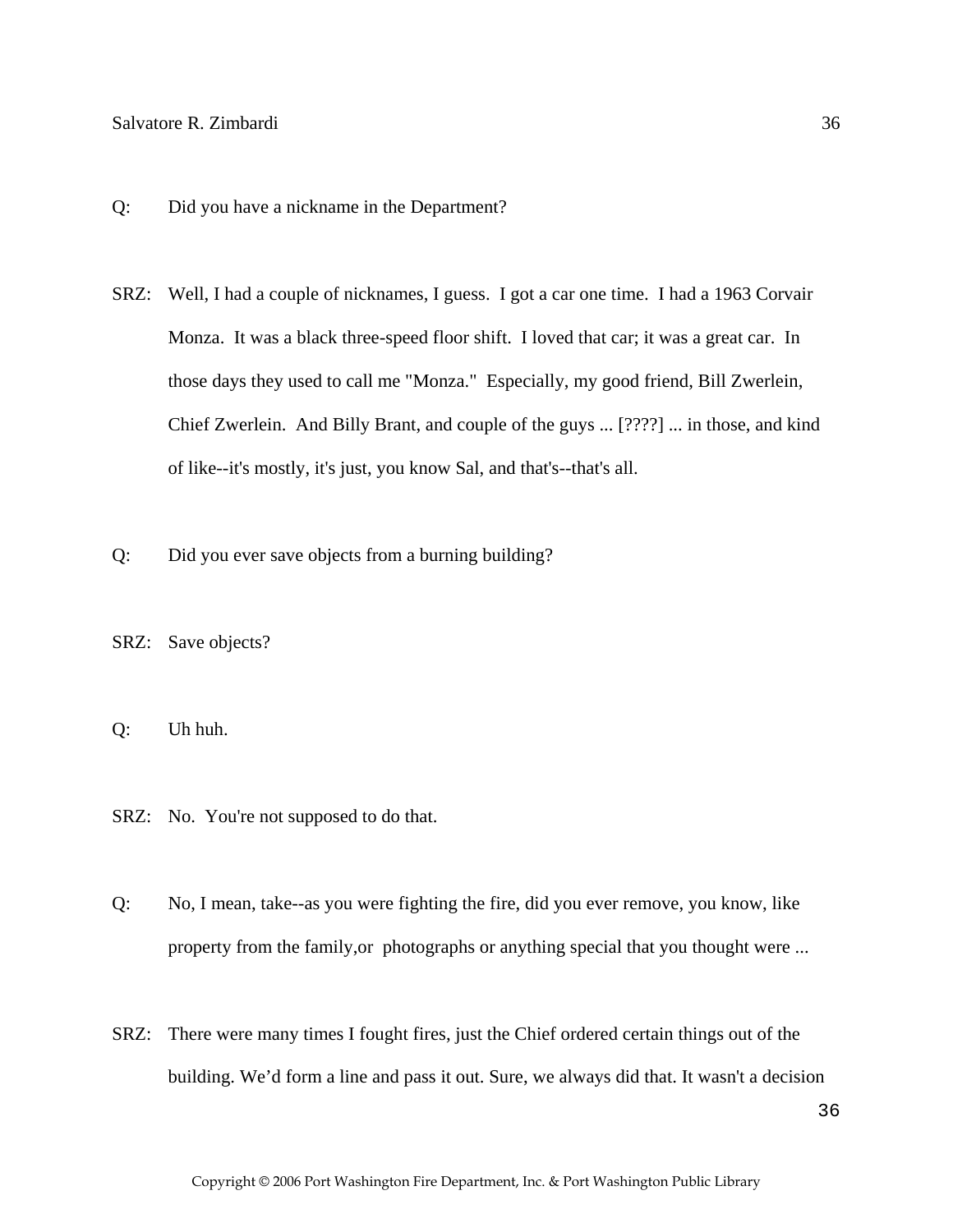I'd make on my own, because I had no authority to make it. But, as I said earlier, the Department tries to really protect property. We're not there to swing axes and wreck things that do a certain damage. And if the Chief or chief officer feels that there's something needs to be saved, we save it. And we go in, and get it out. Sure.

- Q: How did you happen to become Police Commissioner?
- SRZ: Oh, okay.

Q: Can you tell me about that?

SRZ: Yeah. For many years, I attended the Police District meetings. They're public meetings once or twice a month. And I became concerned on the manner in which they were attending to their finances. You know, being a finance person. And how they did their budgets. And what they contained in the budgets. The games that they were playing with their budgets and I said, "Fellows, that's not ..." I said Let me run. And then I ran. The financial shape of the district was in pretty bad shape. This it my third term. Things are cleaned up. We had law suits. We had discrimination suits up there. We've had commissioners who, I just think that this badge that they get kind of went to their head; they really didn't think the way they should be thinking. This is a responsibility. We have all the powers of the town board, which means you hire and fire and make policy. And you're responsible to do what's right for the community. It's not for yourself – the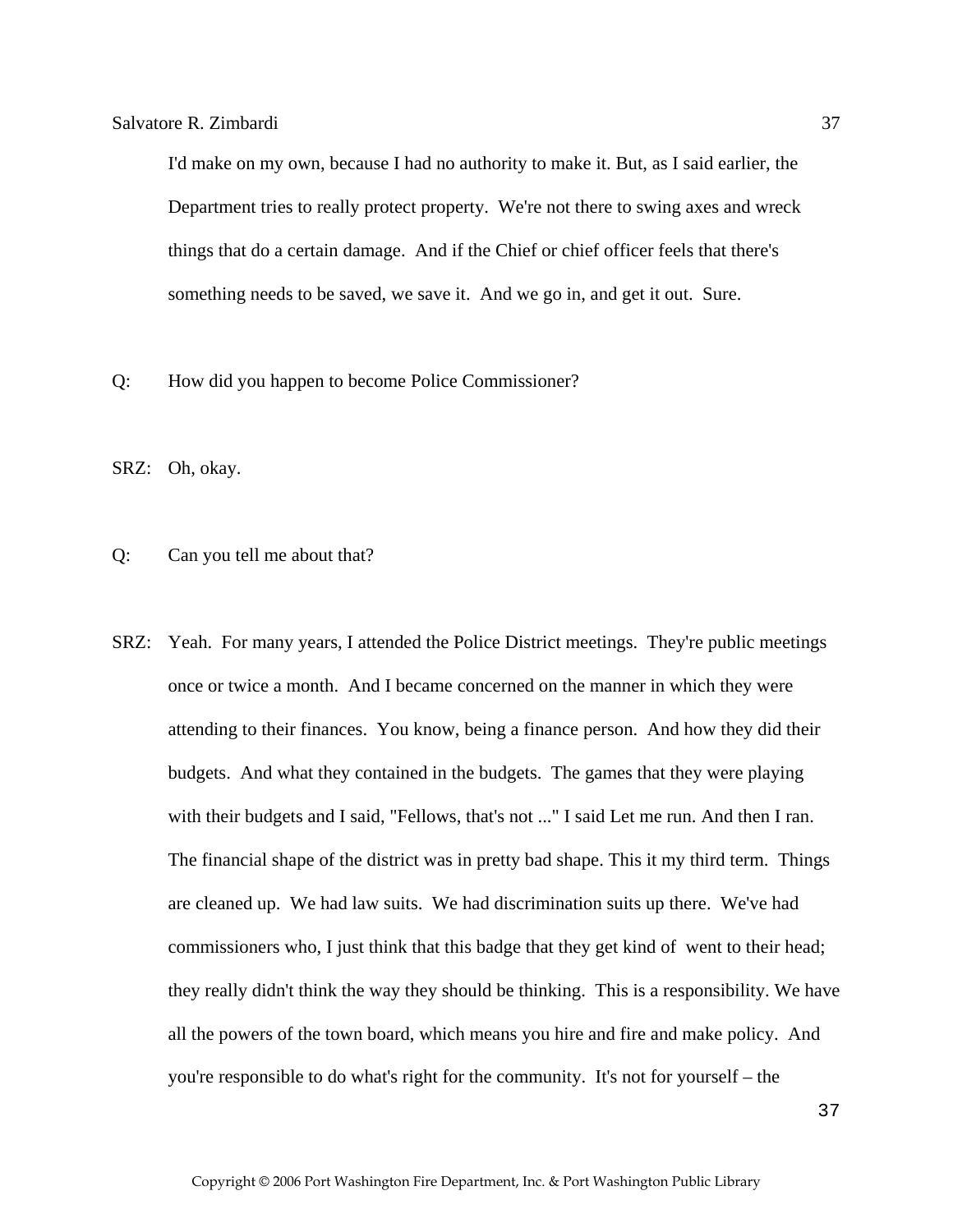community. So these law suits were predicated upon some discrimination, some favoratism. And it was proved in court that that's what was going on.That was a problem. The PBA [Police Benevolent Association], the Union, and the commissioners are always at odds. Grievances filed all the time for various reasons. I dare say--this was last year, for example--there was one grievance filed. That's a lot. We came in and changed things. We changed the way we do business. We bid things out. We have real true open budget workshops where input from the community is encouraged, and we listen to it and we evaluate it and they participate. We have a chain of command. We are streamlining administration. We're now hiring civilians to do the administrative work rather than police. It saves money and puts more police on the street. And we're better on track with the unions. We had more dialogue with them; we had more meetings with them. We don't always agree. But at least we agree to talk about things, and that's a good thing. So, the result is now we're in pretty good financial shape and we're just doing things in the interest of the community. We have community traffic safety committees out there. General Council of Homeowners gets involved when they complain about speeding on the Boardwalk or U-turns or cell phones. We've increased our traffic safety enforcement unit by one person. We now have radar units on the road. We've increased the number of violations that we give, because we're focusing more on speeding as a result of community complaints. So, we're really working with the community, and let the community--after all, as I keep saying, This is *your* police department. We are here to represent *you*, so what do you see out there that needs to be fixed? And we meet--the chiefs and staff--and talk about it and we get it done. And it's great. It's working very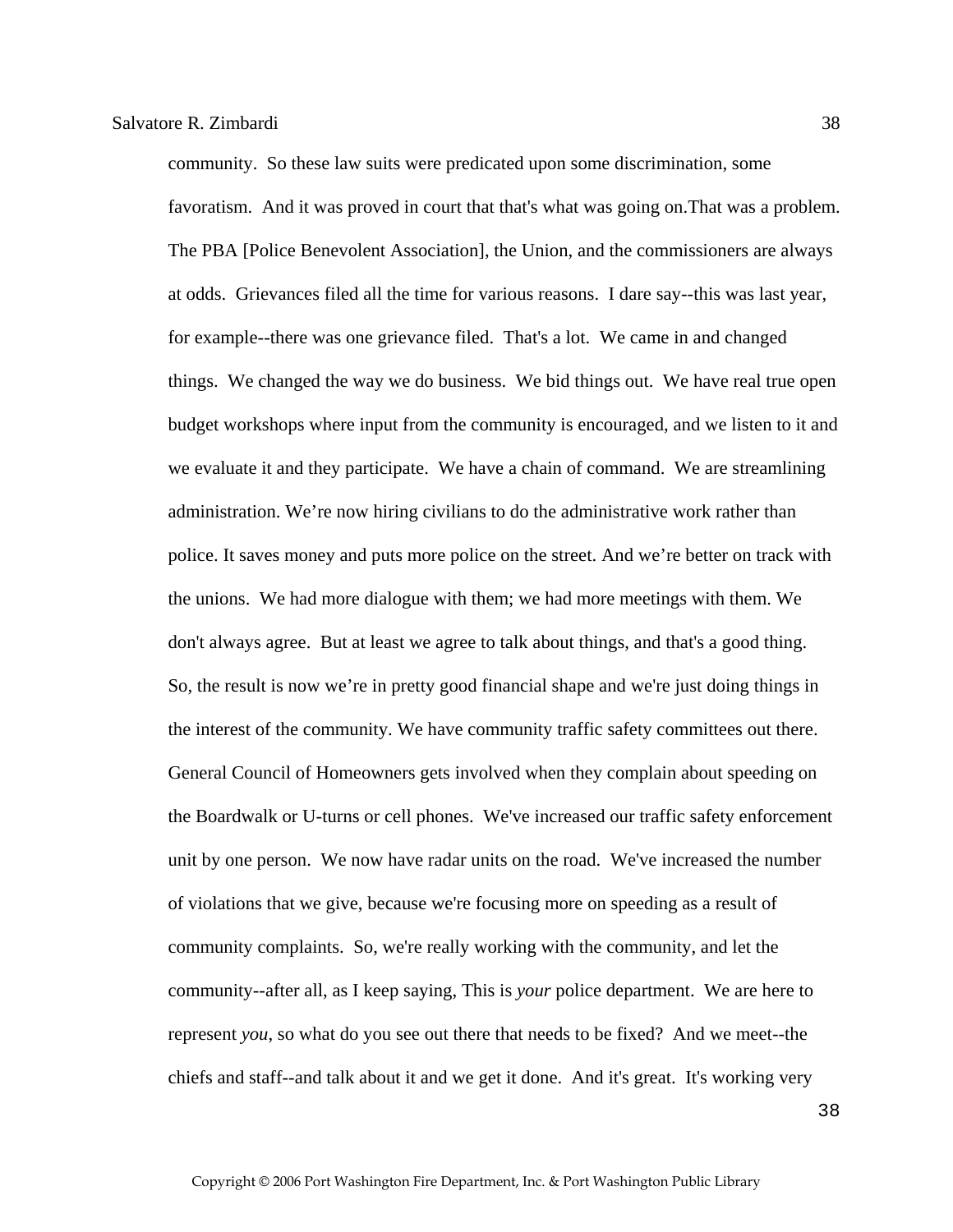well. A nice group of commissioners. Commissioner [James] Duncan and Commissioner Maureen O'Rourke. Commissioner Duncan's a retired Nassau County police officer. Commissioner O'Rourke is an attorney. We call some of the captains a CFP [certified financial planner]. So we have that experience. We have a financial guy; we have an attorney type person. It's working much better. And we don't agree. You know, we try to do different responsibilities, different liaisons, and it's really--it's really good. We haven't got the problem like we had years ago. And we hope to keep it that way.

- Q: So you said you had just one grievance in the past year compared to how many ...
- SRZ: Oh, gosh.
- Q: ... would you--were there before you came on board?
- SRZ: Lots. I mean, lots. There was too many. We had one, maybe two in the last year.
- Q: Have there ever been any law suits against the Fire Department?
- SRZ: Not that I know of. Not to my knowledge. No, wrong. Wrong, wrong, wrong, wrong, wrong, wrong, wrong. Yes. I remember years ago, when I was younger, I was on the ambulance squad. This is before we had the fourth company--the EMS [Emergency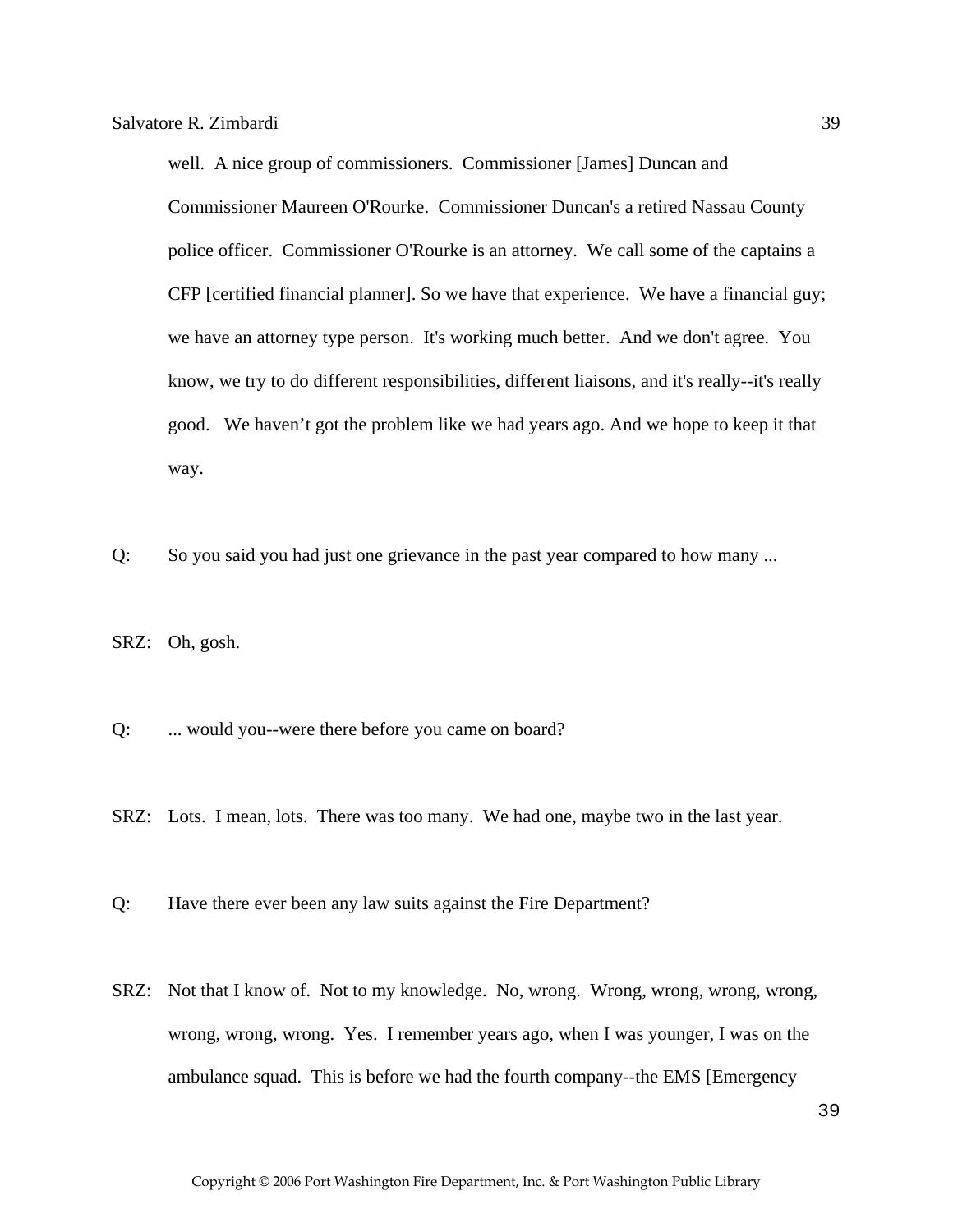Medical Services]. And I was in the back with a patient, and someone else was driving the ambulance and got involved in an accident. Somebody hit us. And there was a law suit. I don't remember what the outcome was, but it wasn't--but that type of thing. A law suit for improper fire service? I don't think so. Most of it was vehicles. Sometimes a fire truck would, you know, hit something, or someone would hit a fire truck. It's tough to stop these things once they get going -- and so there may have been some of those type of law suits, but I don't think there were any because of improper fire service. No, not at all.

- Q: Did you ever serve in the military?
- SRZ: No. It's funny. I went down to Whitehall Street with a bus load of people. This is weird, but I was just married. I got married in October, and I think it was January. So, I went down to Whitehall Street ...
- Q: What year?
- SRZ: Probably '62. Yeah, '62. We were being processed. We were taking our shots right arm, left arm; getting examined. And then this sergeant said, "All married men fall out." "What's he talking about?" "Just get dressed and go on home." You could sign something that you were a married man and you wouldn't get drafted in those days. We got dressed and went home. We're all ready to go, and making plans to go, and I guess after that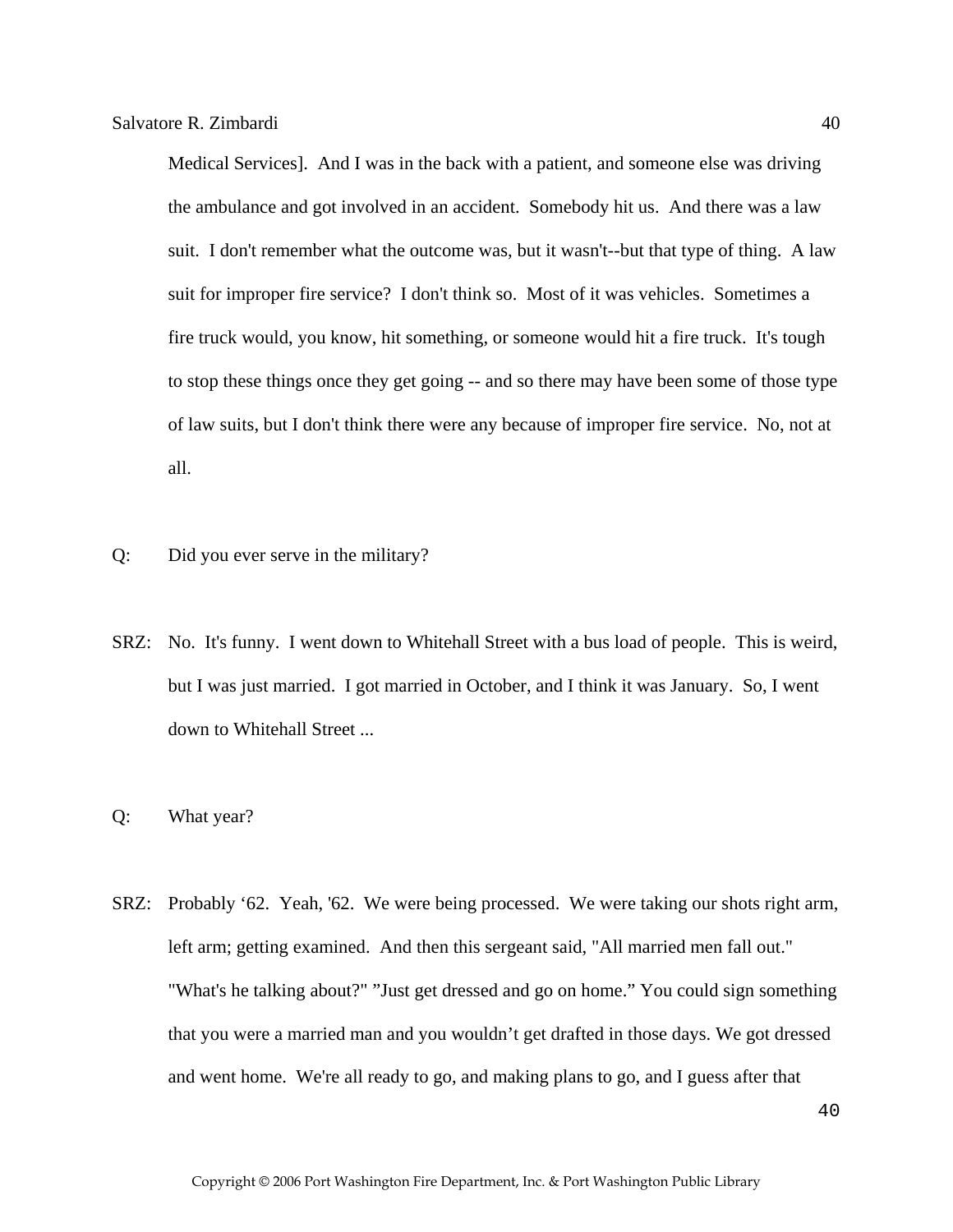there was a rush to the altar: people got married right away. So, —no, I never served. No. Was I ready to go? Yes, I was. I was being processed. I already had my shots.

- Q: What would you say the impact of 9/11 was on the Department? And on you personally?
- SRZ: Well, I lost a good friend on 9/11. So, everyone counted. I used to work with him parttime during tax season. And he died a very miserable death, I think he never knew what hit him. He was on the 97th floor of the first towerI think it must have killed him just like that. As far as the fire service is concerned, of course we're aware of it. We've gotten more and more equipment--safety equipment and that type of thing. The Police Department's done the same thing. We've gotten some new anti-terrorist gear.
- Q: What kinds of equipment did the Fire Department get?
- SRZ: Special suits. Breathing suits ... Breathing apparatus. Special suits. Same for police. You know, the special outfits the fellows wear.
- Q: Special in what way? How are they different from the other, the turn-out gear?
- SRZ: Biohazard-proof, chemical- proof. They're chemical suits. Never had them before. That's the chemical suits. Because of the ... [??] ... and the gases that can be used. ... [???] ...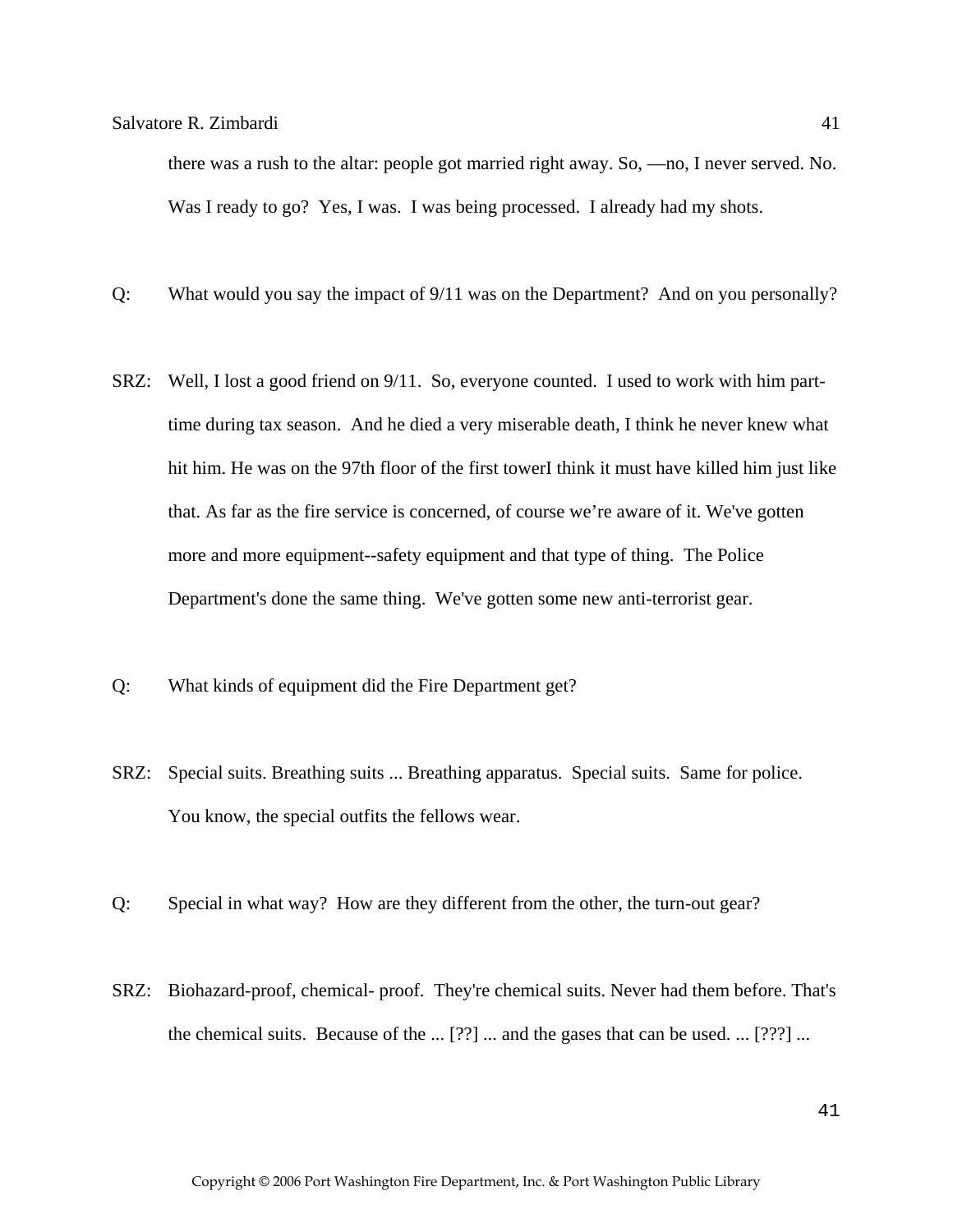- 
- Q: What would you say is the most important lesson you learned in firefighting?
- SRZ: Most important lesson I learned? Just to respect fire. Respect fire. When you go through the schools and the training, and you see firsthand what fire can do, you learn to respect it. I guess when you're young, it'sglory, but then you think now there's guys in there. We've got to put this fire out. They're really risking their lives to try to contain this stuff. And you learn that where there's smoke, there's fire and to be careful. And to this day, you know, when I go into a strange building the first thing I look for is the exits. Where's my way out? I go into a hotel in the city someplace: where's my way out? That's all in my training. I remember that. Over floor, out and down; once you're out, you stay out. These are things you learn, so you respect fire. And we try to teach the kids in school the same thing, to respect fire.
- Q: Would you say there's anything you learned in connection with your firefighting experience that has helped you in a general way with the rest of your life?
- SRZ: Yeah. Well, as it turns out, when you're a firefighter, you're helping people. As it turns out, my career has been helping people, whether it's business or as a volunteer. So I guess I learned early on that helping people is a good thing. And so, yes, I learned that very early on.
- Q: What do you think the value of this oral history project is?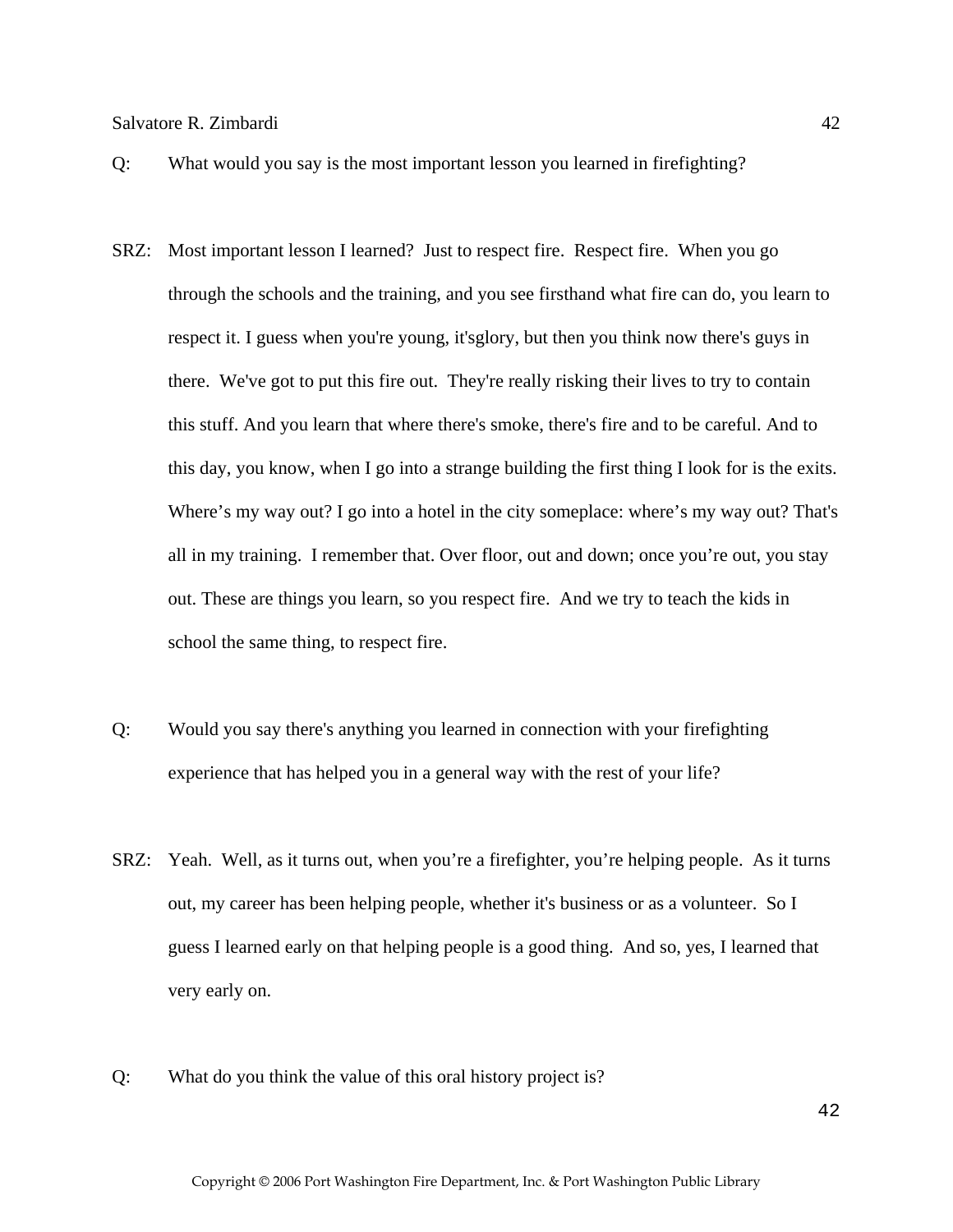- SRZ: I think it's good. I think it--I think what you're trying to do is to get the history of the Fire Department. Is that idea? So that people coming into town know what the Fire Department's all about. It brings out what your volunteers have been through over the years, to show how it evolved. I think someday when this department goes paid by virtue of the county or the town taking over, people can look back and see what it was years ago and this is very important, I think, for our history, for our community, for the fire service. I think it's a very good thing you're doing, and it will be valuable.
- Q: Do you think the Department would consider changing the name officially to the Port Washington Volunteer Fire Department?
- SRZ: I don't know.
- Q: Would you be in favor of that?
- SRZ: I would be. It more clearly describes what we are. We are volunteers, and I think the more the public knows that, the better off we are.Some people may think that we're paid, and that we're paid firemen, but they might want to volunteer a few hours. So, it couldn't hurt.
- Q: Is there anything else about your involvement with the Fire Department that we haven't